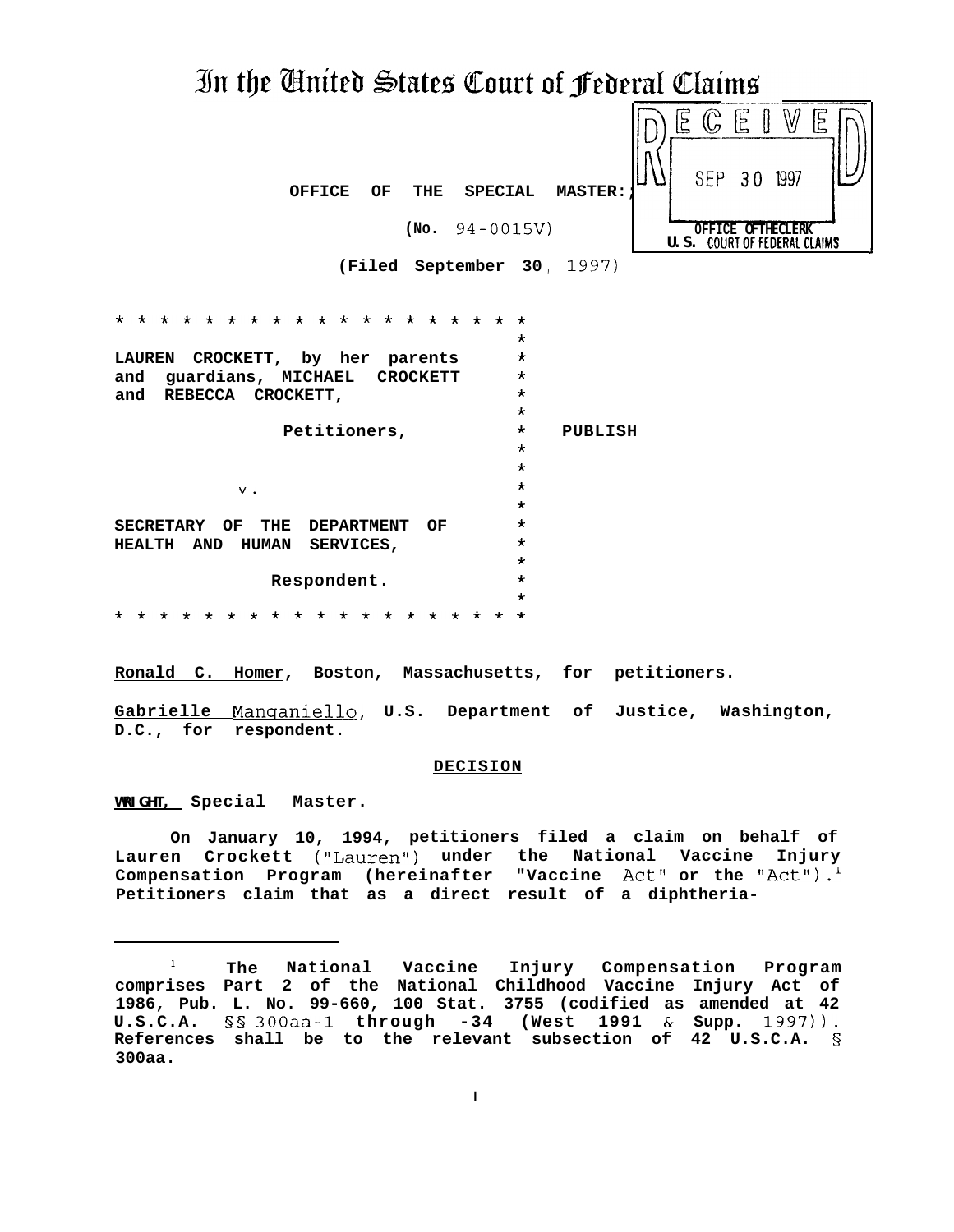pertussis-tetanus ("DPT1') vaccine administered on January 9, 1991, Lauren suffered a hypotonic-hyporesponsive episode ("HHE"), or shock collapse, alternative, as defined by the Vaccine Act, or, in the that Lauren suffered the significant aggravation of an off-Table underlying condition, myocarditis.

# I.

# PROCEDURAL BACKGROUND

On March 13, 1995, respondent filed a report in this matter recommending compensation be denied based upon a lack of medical evidence to support petitioners' claim. An evidentiary hearing was<br>held on November 8, 1995, in Boston, Massachusetts. petitioners held on November 8, 1995, in Boston, Massachusetts. presented the testimony of Dr. Thomas Connor and Lauren's parents, Michael and Rebecca Crockett. Respondent offered the testimony of Dr. Joel Brenner and Dr. Martha Lepow. Prior to the hearing, the parties filed a joint stipulation of fact ("Stip.") on November 1, 1995. A second evidentiary hearing was held telephonically on July 15, 1996. During this hearing, respondent presented the testimony of Dr. Wolfgang Mergner and Dr. Brenner. further testimony from Dr. Connor. The parties subsequently filed Petitioners presented post-hearing briefs.2

II.

#### FACTUAL BACKGROUND

The following evidence is contained in the record in this matter:<sup>3</sup>

2. 開

<sup>&</sup>lt;sup>2</sup> Respondent September 30, 1996. filed her initial post-hearing brief on (Hereinafter, "R. brief"). On November 4, 1996, petitioners filed their post-hearing brief. ("P. brief") Respondent filed a supplemental brief on November **21, 1996,** ("R. supp. brief"), and petitioners filed a reply on December **12, 1996.** ("P. reply brief") .

The evidence in the record consists primarily of exhibits submitted as part of the petition filed in this case  $("P. EX.$ II 1, The evidence in the record consists primarily of exhibits<br>submitted as part of the petition filed in this case ("P. Ex.<br>"), respondent's exhibits filed in this matter ("R. Ex. "),<br>evidence taken at the evidentiary he evid<br>parti "), as well as the joint stipulation of fact filed by the parties.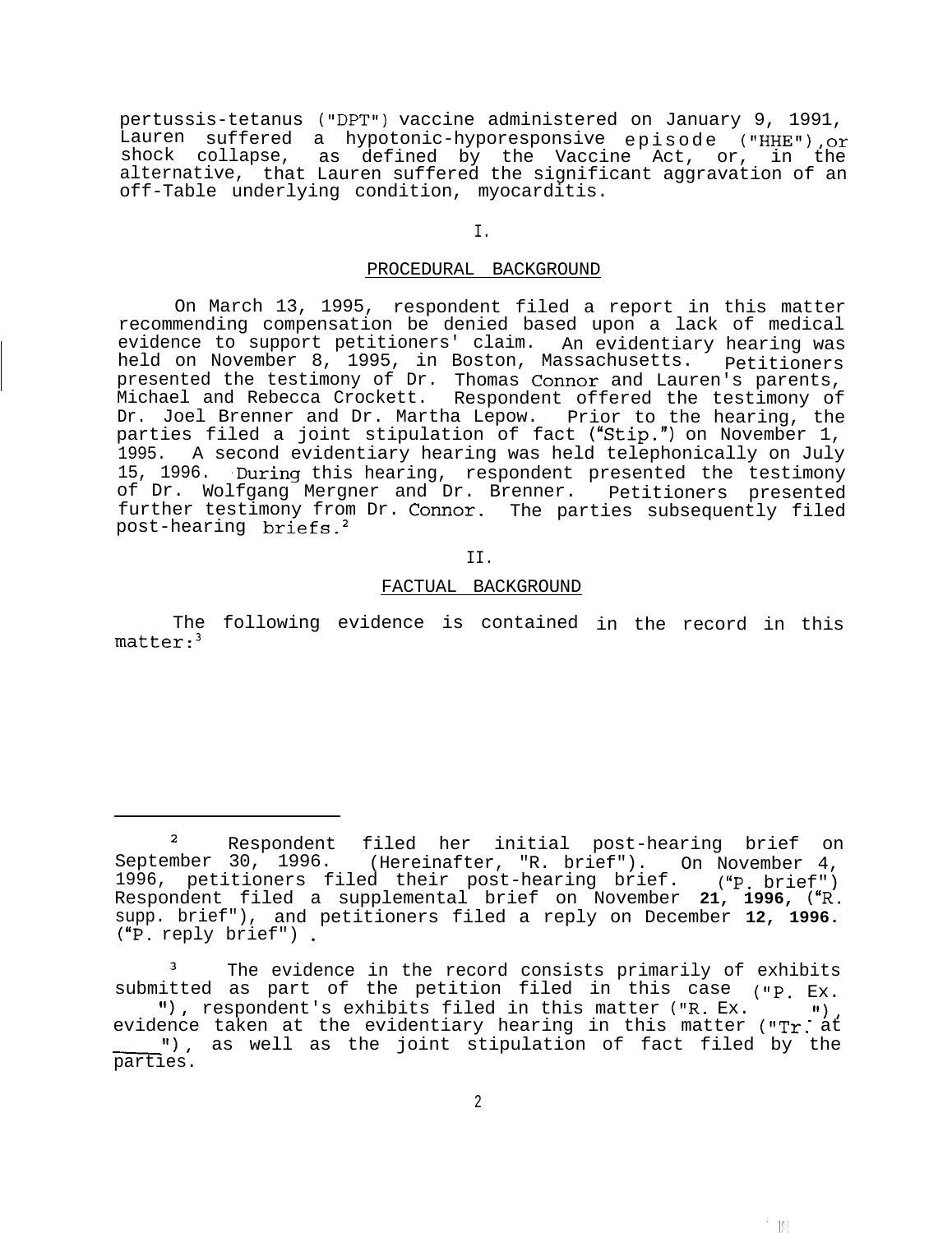Lauren was born on July 13, 1989, **with APGAR scores** of nine and ten, at one and **five minutes, respectively\_4 P. Ex. 3** at **12. <sup>I</sup>** The pregnancy and delivery were uncomplicated. **P. Ex. 3.**

**1**

**At two** weeks of age, Lauren had a normal well-baby examination. P. Ex. 5 at 6. On September 3, 1989, Lauren was seen at the emergency room for vomiting. A diagnosis of gastroesophageal reflux was made. P. Ex. **7** at **2.** On September 12, 1989, at eight weeks of age, Lauren was "doing well," and it was noted that she would receive her first DPT and OPV vaccinations that day.<sup>5</sup> P. Ex. 5 at 5. Lauren was seen for fever and congestion on November 5, 1989, at the Newport Naval Hospital - Emergency Care and Clinic. P. Ex. 7 at 8. On November 14, 1989, Lauren had her four month well-baby visit, which was normal, and received her second DPT and OPV vaccinations. P. Ex. 5 at 4; P. Ex. 4 at 1; P. Ex. 7 at 7.

On January 5, 1990, Lauren received her third DPT vaccination, <sup>1</sup> apparently without incident. P. Ex. 5 at 4; P. Ex. 4 at **1; P. Ex.** 7 at 7. In September 1990, Lauren was diagnosed with pneumonia. P. Ex. 8 at 36-37. Other than normal childhood illnesses, such as upper respiratory infections and bouts of otitis media, Lauren was otherwise healthy and developing normally. P. Ex. 5 at 2; P. Ex. 8 at 40-43.

On January 9, 1991, Lauren was taken to Dr. Donald Hurley for her 18 month check-up. P. Ex. 5 at 1-2. The appointment was at approximately 9:00 a.m. Id. The doctor noted that she had a approximately  $9.00$  a.m. <u>Id.</u> The doctor hoted that she had a<br>temperature of  $99.9^{\circ}$  F, but her physical examination was within<br>normal limits. <u>Id.</u> The pediatrician noted accomplishment of only<br>two of four growth an two of four growth and development criteria and recommended developmental follow-up. Id. Lauren received her DPT and OPV booster vaccinations that day. P. Ex. 4 at 1.

Mrs. Crockett testified that following the vaccination, Lauren cried and was miserable. Tr. at 31. At approximately 3:20 p.m., Lauren was brought back to the clinic with complaints of decreased

Lauren's vaccination card records these vaccinations as occurring on September 13, **1989. P. Ex. 4 at 1; P. Ex. 7 at 7.**

一眼!"

An APGAR test measures heart rate, respiration, 'muscle tone, responsiveness to stimulation, and skin color. Generally, two tests are performed at exactly one and five minutes after birth. The maximum score is ten. The Merck Manual 1858 (15th ed. 1987). The score taken at one minute is an index of asphyxia, while the five minute score is an index of the likelihood of death or neurological residua. Nelson Textbook of Pediatrics 362 (13th ed. 1983). The accuracy of the score for the prediction of longterm outcome, however, is inconsistent. R. Summitt, Comprehensive Pediatrics 370 (1990).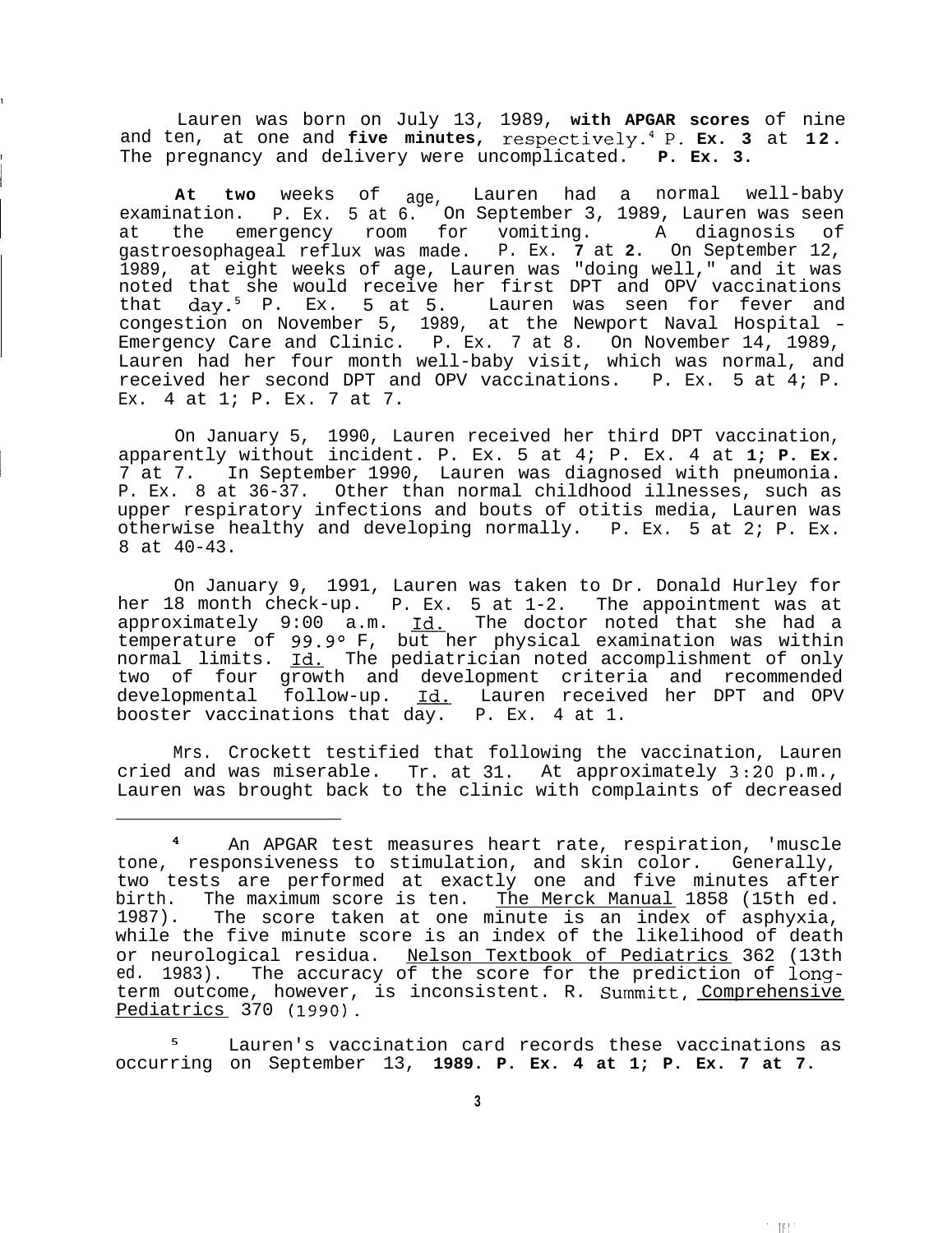appetite, coughing, and irregular breathing. P. Ex. 8 at 4. She had a temperature of 100.8° F. Id. The examining physician noted evidence of an ear infection, some respiratory grunting, and fussiness. Lauren was diagnosed with otitis media and possible febrile reaction to DPT and sent home on Amoxicillin, Benedryl, and Tylenol. Id. Mrs. Crockett testified that once home, Lauren began vomiting water, would not eat, and was having trouble breathing. Tr. at 32. According to Mrs. Crockett, Lauren "didn't want to do anything .... She just wasn't doing well at all." Id. Mrs. Crockett testified that Lauren's lips and areas around her face appeared to be blue. Mrs. Crockett stated, "She may have slept ten or,fifteen minutes at a time, but she was just crying and blue, and not a happy child."<sup>6</sup> Tr. at 32. When asked whether she recalled Lauren being limp, Mrs. Crockett replied that she did not remember a specific period of limpness. Tr. at 34. According to Mrs. Crockett, Lauren would not respond to her name and her breathing sounded as if she were grunting. Id,

The next morning, according to Mrs. Crockett, Lauren would not take any food or fluids and would throw up the little water that was given to her. Tr. at 32. Lauren's parents took her back to the clinic with a temperature of  $101.4^\circ$  F and complaints of an increase in her breathing rate, lethargy, and vomiting.<sup>7</sup> P. Ex. 8 at 5. Lauren was referred for a pediatric consultation. Id. Lauren's parents provided a history of her illness, which included vomiting, foul smelling stools that morning, and slightly abnormal breathing without apnea or cyanosis. P. Ex. 8 at48. Dr. Chellappa, the examining physician, noted slightly abnormal breathing, slight grunting and nasal flaring. Id. Dr. Chellappa further observed that Lauren was alert, moving her neck and noted "no bulging, no fluid. ..."<u>Id.</u> Dr. Chellappa reported a gallop rhythm in Lauren's heartbeat. Id. Lauren's temperature at the time was  $101.3^{\circ}$  F. P. Ex. 8 at 48. She was referred to the Medical University of South Carolina (MUSC) after being diagnosed with viral myocarditis. P. Ex. 8 at 48.

An x-ray of Lauren's heart revealed her heart size was enlarged when compared with a previous x-ray of her heart from September 24, 1990. P. Ex. 8 at 58. An electrocardiogram (ECG) was done and

 $\begin{bmatrix} 0 \\ 1 \end{bmatrix}$ 

<sup>&</sup>lt;sup>6</sup> Mr. Crockett recalled that throughout the night, when he was watching Lauren, she slept most of the time, and he did not recall that she cried very often. Tr. at 154. According to Mr. Crockett, while she slept, Lauren's breathing sounded constricted and labored. Tr. at 155-156.

Petitioners and respondent differed in their interpretation of the handwritten notes on this medical record. Petitioners aver that the note states, "pale, crying, limp." Tr. at 57. However, respondent asserts that the note should be interpreted as stating, "pale, grunting resp." Tr. at 152.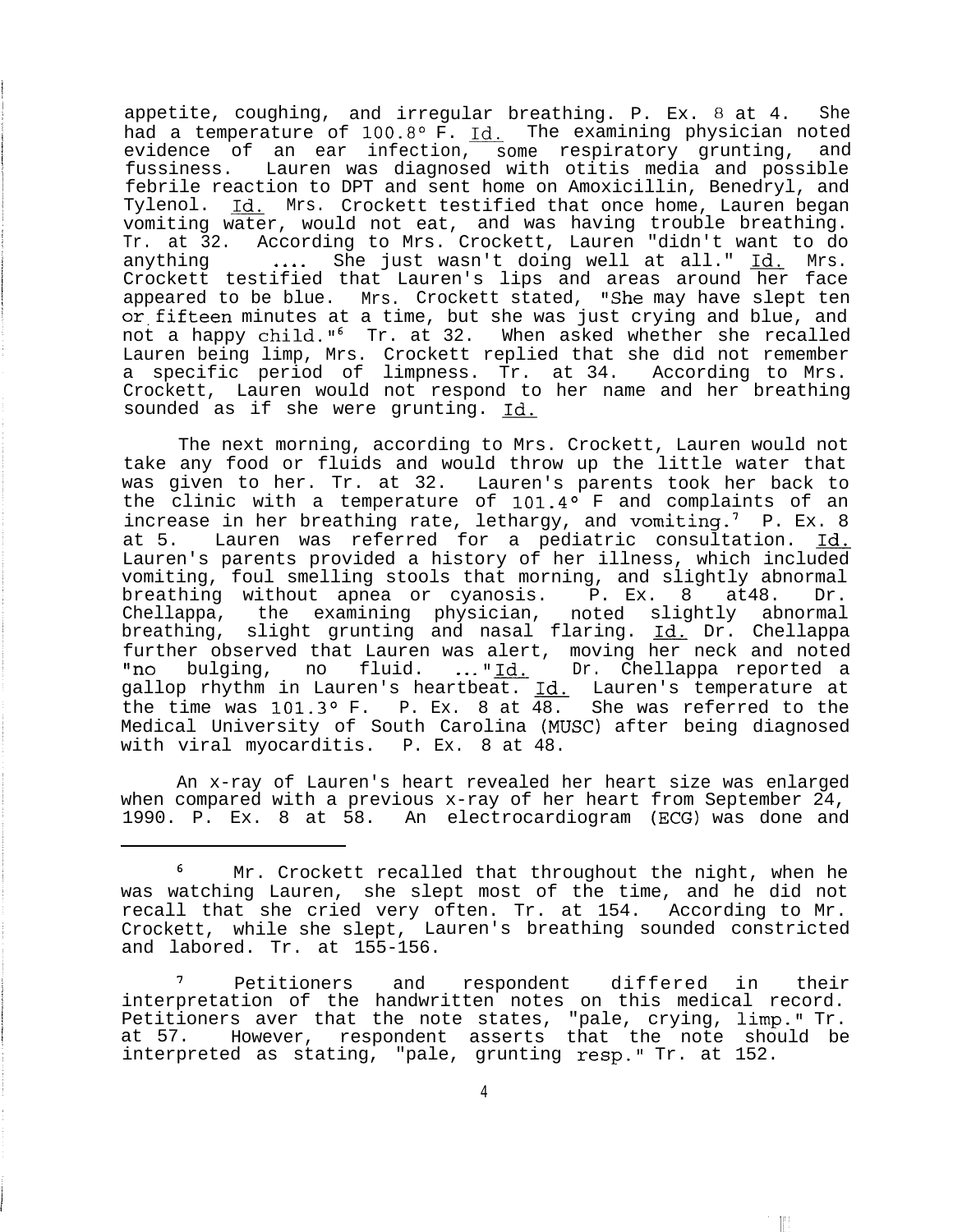**interpreted as remarkable for low voltage but otherwise normal. P. Ex. 8 at 54. Lauren was referred to the pediatric cardiology department at MUSC with the questionable diagnosis of viral myocarditis and cardiomyopathy. P. Ex. 8 at 6.**

**Upon admission at MUSC, Lauren was pale, crying, and in mild respiratory distress and was noted to have a temperature of lOl.7O F. P. Ex. 18 at 189. Her skin was warm and dry and her lips were slightly cyanotic.** Id. **She was fussy but alert, moving all four extremities. -Id. During an admitting examination, Lauren was further noted to have good perfusion with symmetric pulses, bilaterally coarse breath sounds, and a gallop rhythm without a murmur. P. Ex. 18 at 194. The assessment upon admission was dilated cardiomyopathy by ECHO and bilateral otitis media with a history of pneumonia and otitis media. P. Ex. 18 at 190, 267. A** complete workup was recommended. P. Ex. 18 at 190, 194. **next two days, Lauren's respiratory rate decreased. P. Ex. 18 at 182. On January 15, 1991, Lauren was increasingly fussy and was** started on Augmentin for otitis media. **January 23, 1991, catheterization of the heart with myocardial biopsy was performed and was interpreted as showing evidence of myocarditis. P. Ex. 11 at 3. Lauren was started on a month-long tapering dose of Prednisone. P. Ex. 18 at 183. At that time, a consulting rheumatologist felt that Lauren's condition was secondary to viral myocarditis. P. Ex. 18 at 183.**

**On the second day of her hospitalization, January 12, 1991, Lauren began exhibiting right-sided weakness, aphasia, and drooling from the right side of her mouth. P. Ex. 18 at 195. A CT scan of the brain revealed an infarction (stroke) of the left middle cerebral artery, which was confirmed by MRI on January 21, 1991. P. Ex. 18 at 269-270. On January 14, 1991, Lauren was alert, smiling spontaneously and appeared to be doing better. P. Ex. 18 at 200. She was discharged on January 25, 1991, with a diagnosis of: 1) dilated cardiomyopathy secondary to myocarditis of unknown etiology, and 2) status post left middle cerebral artery infarction with residual right sided weakness. P. Ex. 18 at 184. At the time of her discharge, Lauren was receiving speech, occupational and physical therapy. P. Ex. 18 at 183, 256.**

**Pediatric neurology and pediatric cardiology reports from February 1991, indicate that Lauren was showing gradual improvement. P. Ex. 9 at l-3, P. Ex. 18 at 83, 504. On February 26, 1991, Mrs. Crockett reported that Lauren could sit alone, recognized her parents, was back to speaking most of the words and phrases she knew before her.stroke, and could take some steps while holding on. P. Ex. 18 at 83. In March 1991, Lauren was readmitted to MUSC for a follow-up biopsy. P. Ex. 18 at 484. The results of the biopsy showed active but resolving myocarditis. P. Ex. 18 at 486, 499-500. In June 1991, Lauren was evaluated for increased drooling, mood swings, and falling spells. P. Ex. 9 at 12. An electroencephalogram (EEG) and MRI failed to reveal an etiology for**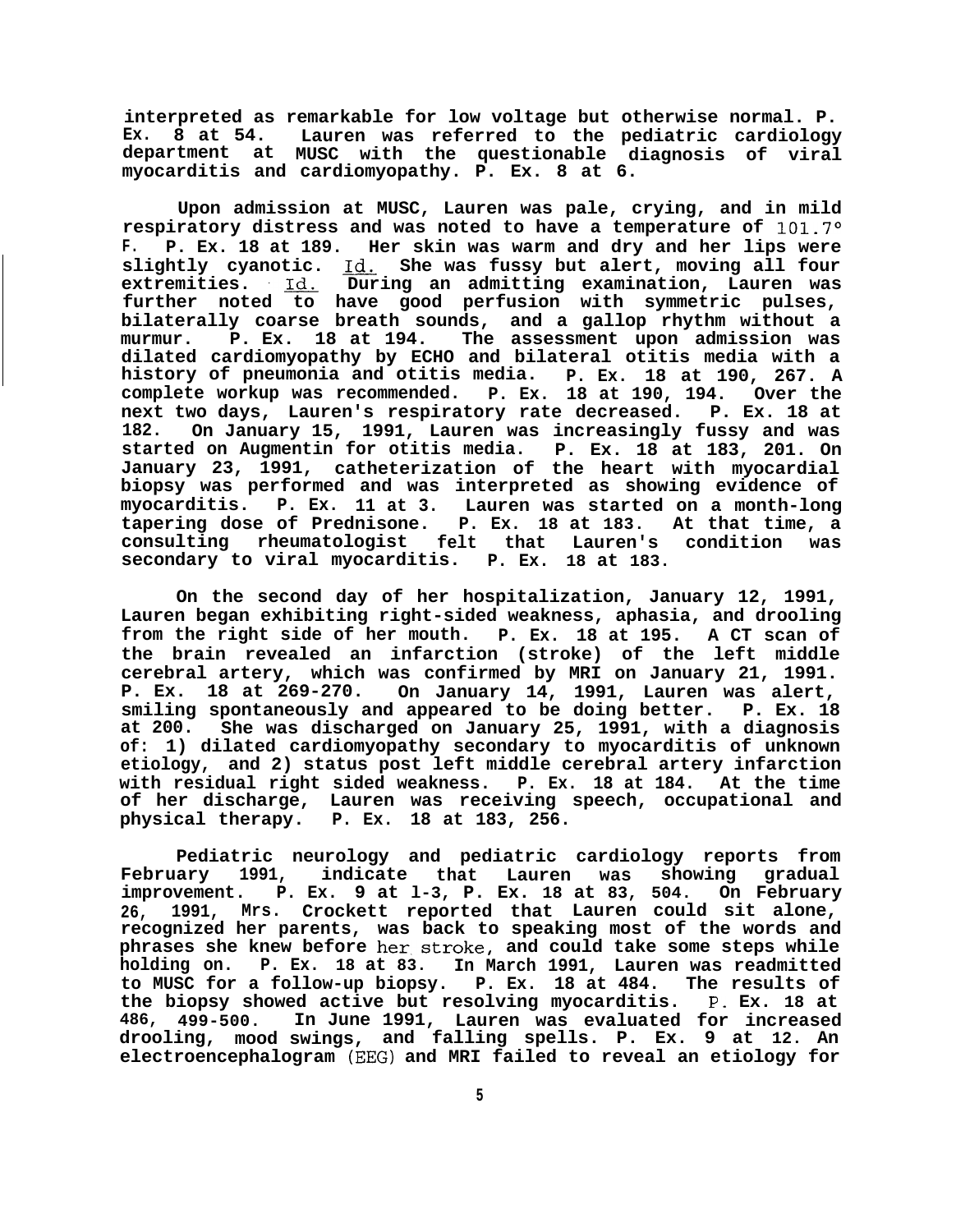her symptoms. P. Ex. 9 at 21. By August 1991, Lauren's mother reported marked improvement in Lauren's falling spells. Id.

By February 24, 1992, Lauren's myocardial dysfunction had resolved, and she had normal cardiac function. P. Ex. 18 at 50. In February 1993, Lauren was progressing well overall but still did not use her right arm and hand well. P. Ex. 9 at 28. She had been receiving physical and occupational therapy at school. Id. Lauren spoke clearly in sentences and said her alphabet. Id. In November 1993, Lauren was seen by a new pediatric cardiologist when the family moved to Rhode Island. examination\_ P. Ex. 14 at 1. She also had a neurology evaluation. The neurologist noted that she stuttered and walked with a hemiparetic gait. P. Ex. 15 at 1. It was recommended that she continue to receive physical, occupational, and speech therapy in school for her speech delay and right sided weakness. Id.

# Expert Testimonv

Petitioners presented the testimony of Dr. Thomas Connor. Dr. Connor believes Lauren suffered the first stage of an HHE, or shock collapse, within 72 hours of her DPT inoculation on January 9, 1991. Tr. at 14-15, 72. Dr. Connor opined that within one to two hours after Lauren's DPT vaccination, an antibody antigen reaction took place in her myocardial tissue which resulted in an inflammatory response. Tr. at 14, 15, 36, 65. According to Dr. Connor, this response causes a disruption of the delivery of blood and oxygen to the cell, creating a dysfunction of that cell and leading to a shock process. Tr. at **14-15.**

Dr. Connor believes that Lauren's previous DPT vaccinations sensitized her, setting up her immune system for an antibody antigen reaction. Tr. at 14. Dr. Connor opined that on January 10, 1991, Lauren was in the early to mid-portion phase of shock based upon Lauren's increased heart rate, coughing, irritability, and labored breathing following the DPT inoculation. Tr. at 16-17, 61-63. Also significant to Dr. Connor was that Lauren was limp, lethargic, and pale.<sup>9</sup> Tr. at 17. It is Dr. Connor's belief that

<sup>8</sup> Dr. Connor is board certified in pediatrics and cardiology and is the director of pediatric cardiology at St. Joseph's Hospital and Medical Center. P. Ex. **31.**

Dr. Connor also addressed the list of symptoms for HHE described in the Act's Aids to Interpretation. He testified that Lauren had decrease or loss of muscle tone, loss of color, turning pale and blue, lethargy, which denoted that she was unresponsive, and irritability. Tr. at 29, 35, 57. Dr. Connor stated that Lauren did not experience hemiparesis, depression or loss of consciousness, or cardiovascular or respiratory arrest. Tr. at 30- (continued...)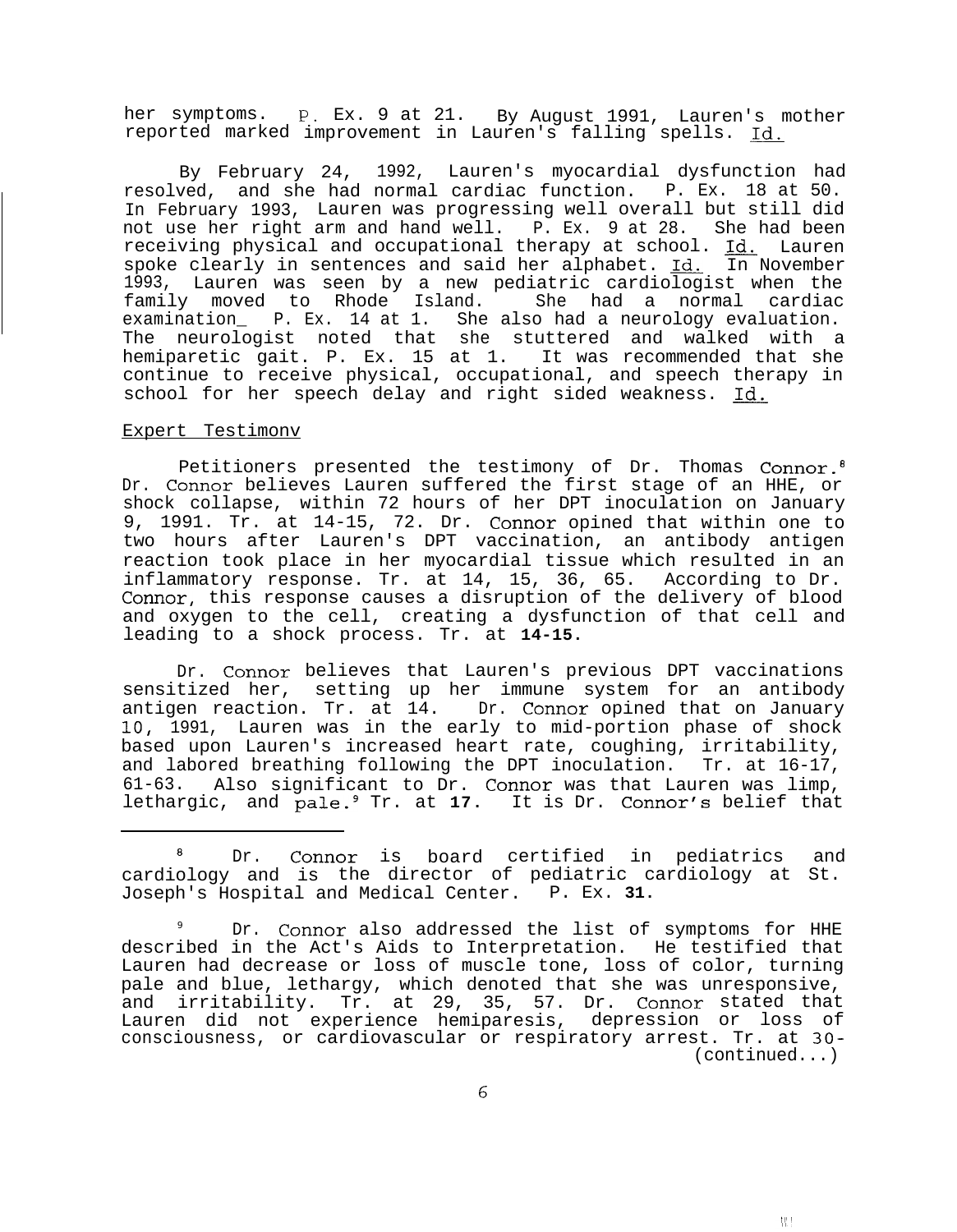**Lauren's shock process began simultaneously with her cardiac involvement. Tr. at 24-25. Dr. Connor opined that Lauren was in cardiac failure, the beginning of cardiogenic shock. Tr. at 253. Dr. Connor further believes that if Lauren had not received medical** attention, she would have exhibited additional shock symptoms, **which may have culminated in cardiovascular and respiratory arrest. Tr. at 76, 239-40.**

**In the alternative, Dr. Connor opined that Lauren's DPT vaccination significantly aggravated her underlying viral myocarditis, causing fever and an increased cardiac 0utput.l' Tr. at 71, 75, 228. Dr. Connor believes that Lauren's pre-existing mydcarditis began around October or November 1990, but went undetected by her doctors. Tr. at 225. At her January 9, 1991, doctor visit, Lauren was described as a well child with no evidence of heart murmurs, lung problems, or otitis media. Tr. at 225-26. Following her DPT vaccination, Lauren then began to have a febrile illness and vomiting. Tr. at 238. By the next day, Lauren had an enlarged heart and was hospitalized for congestive heart failure. Tr. at 239. "Approximately 72 hours later, a clot from the left side of the heart entered into the circulatory system injuring the child's nervous system, causing a cerebral infarction." Tr. at 239.**

**Dr. Connor explained that the DPT vaccination triggered** Lauren's fever which unmasked her underlying myocarditis. **Connor's belief that fever alone can be a stressor that would turn** a subclinical myocarditis into a more fulminant myocarditis.<sup>11</sup> Tr. **at 72, 254. Dr. Connor opined that the mechanism for exacerbation is the increased oxygen demand on the injured myocardial cells in the ventricles, causing those cells to function at less than full capacity. Tr. at 254.**

g(. . . **continued) 31.**

**1 0 Initially, petitioners' expert was not aware of biopsies of Lauren's heart showing that she had an underlying myocarditis. During the first evidentiary hearing in this case, evidence was adduced revealing cell death and scarring on Lauren's heart biopsies. These findings were significant because they indicated a more chronic, rather than acute, process. Subsequently, Dr. Connor opined that Lauren's myocarditis was significantly aggravated by the DPT vaccination and a second evidentiary hearing was held on that issue.**

**<sup>11</sup> According to Dr. Connor, the fever which can trigger a** myocarditis may vary from child to child, but a temperature of 102° **to 1050 F could be a stressor. Tr. at 255. Dr. Brenner, respondent's expert, agreed that a fever can unmask an underlying myocarditis. Tr. at 109.**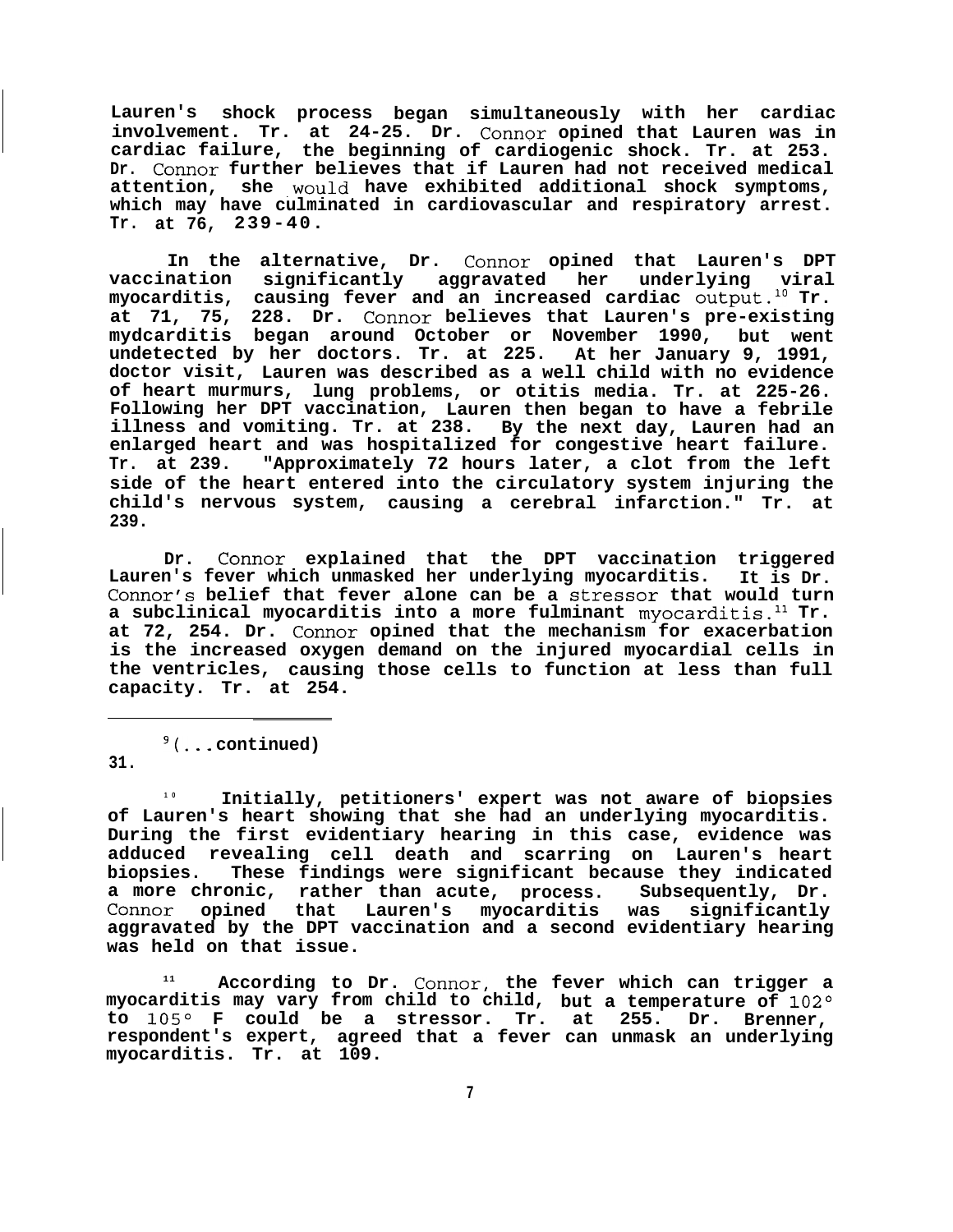**As support for his opinion, Dr. Connor relied chiefly upon a case study describing a three-month-old infant who was admitted to the hospital 24 hours after receiving his second DPT vaccination with complaints of severe respiratory distress and cyanosis.** Amsel, et al., Myocarditis After Triple Immunisation, 61 Archives of Disease in Childhood (1986); P. Ex. 25. In that report, the child was diagnosed with myocarditis which was believed to be a reaction to the vaccine. Although the authors of the article noted that myocardial damage after a DPT vaccination is rare, they concluded that the myocardial reaction of the child in that instance was associated with the vaccine. The authors also noted that although there was a possibility that a viral infection was the cause of the myocarditis, the child did not present with any viral symptoms and all the viral serology and cultures were negative, **making the possibility unlikely in their view.**

Dr. Connor asserted that, similarly, Lauren did not have a viral illness at the time of her DPT vaccination since she was not experiencing an upper respiratory infection.<sup>12</sup> Tr. at 229. Lauren received her DPT vaccination and six hours later was brought into the clinic and noted to have some injection in her ear. Tr. at 226. According to Dr. Connor, although the doctors saw redness of the tytnpanic membrane shortly following Lauren's immunization, these symptoms did not evolve into acute otitis media. Tr. at 231, 243. Dr. Connor opined that when Lauren presented at the hospital on January 10, 1991, she was experiencing congestive heart failure. $13$  Tr. at 232, 256.

<sup>12</sup> Dr. Connor testified that upper respiratory infections are associated with otitis media in approximately seventy-five to eighty five percent of all cases. Tr. at 229-230. Dr. Brenner agreed that approximately 90 percent of those children who present with otitis media also have an associated upper respiratory infection. Tr. at 198.

**<sup>13</sup>** Dr. Connor testified,

The symptoms of congestive heart failure tend to be an increase in the heart rate, an increase in the respiratory rate, the patient has the heart fail, begins to lose fluid into the interstitial spaces in the lungs, which can cause ... difficulty breathing or grunting type of respirations. The activity level can go down, and basically the children **can become more irritable, and they will have decreased feeding.**

Tr. at 256. Dr. **Connor testified that viral illnesses involving the upper respiratory tract and ears, such as otitis media, generally do not cause grunting respirations. Tr. at 236.** Dr. **Connor also noted that Lauren did not experience vomiting with any (continued...)**

世!"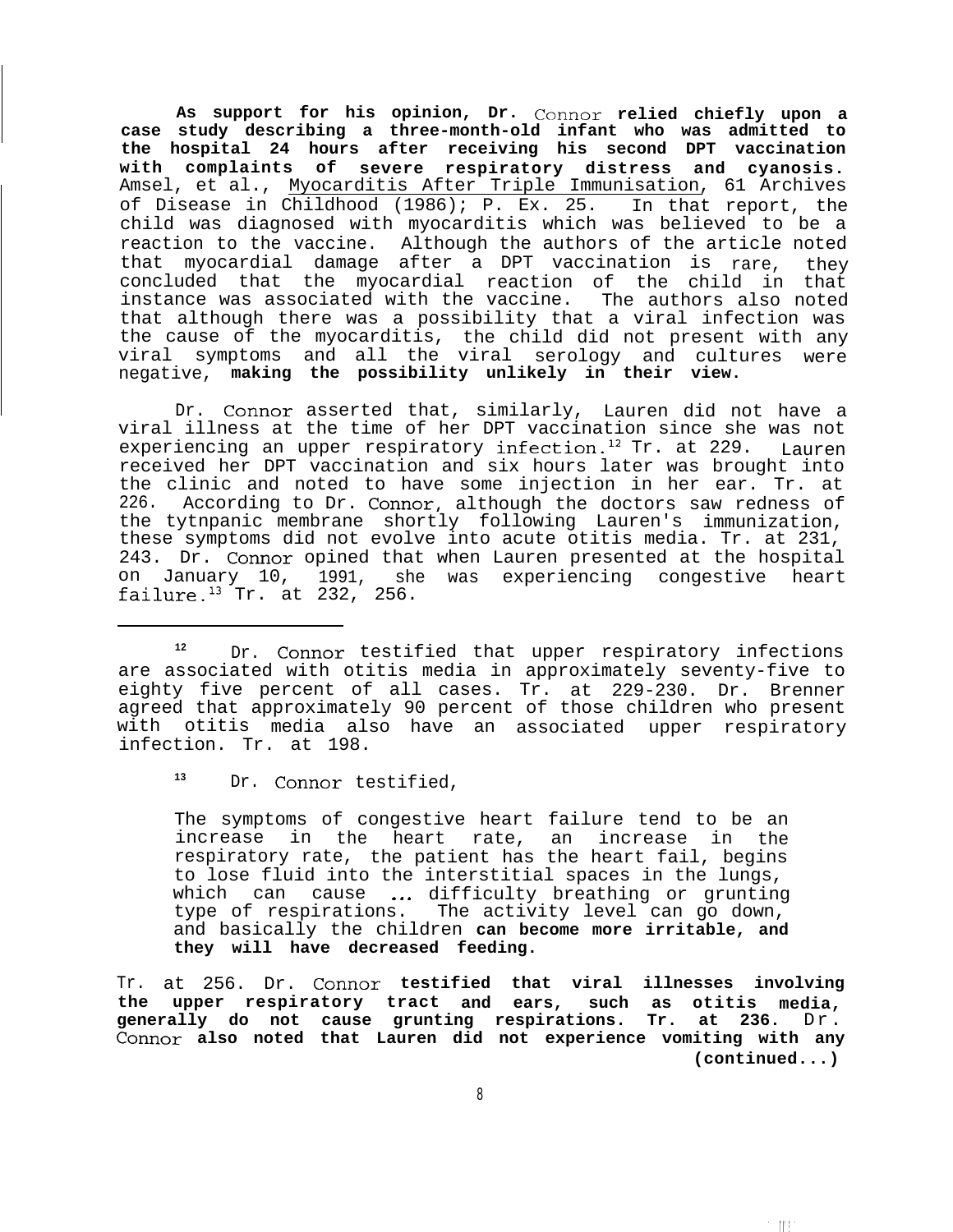## Dr. Wolfgang Mersner

Respondent presented the testimony of Dr. Wolfgang Mergner, an anatomical pathologist. Tr. at 175; R. Ex. D. Dr. Mergner examined the microscopic slides from Lauren's biopsies on January 23, 1991, and March.14, 1991. Tr. at 176. From the first biopsy, Biopsy A performed on January 23, 1991, Dr. Mergner found evidence of myocarditis. Tr. at'177. Specifically, Dr. Mergner testified that he found inflammatory cells which infiltrate and stain the cells as well as evidence of some necrosis (cell death). Tr. at 177. According to Dr. Mergner, the second biopsy, Biopsy B conducted on March 14, 1991, only showed evidence of probable myocarditis due to the fact that the necrosis was not as clear. Tr. at 177-178. In both biopsies, Dr. Mergner found the presence of fibrosis (scarring). Tr. at 179. Dr. Mergner testified that the presence of fibrosis in combination with the acute cell necrosis is evidence of a chronic process that had been going on for some time.<sup>14</sup> Tr. at 180, 189-190.

Dr. Mergner also testified that if Lauren had experienced shock then he would have seen evidence of a significant ischemic injury on the biopsies, which he did not. Tr. at 181.

#### Dr. Joel Brenner

Respondent also presented the testimony of Dr. Joel Brenner, a pediatric cardiologist.<sup>15</sup> Dr. Brenner believes that Lauren had an underlying chronic myocarditis and then a viral illness which triggered the underlying condition, making it fulminant. Tr. at 86, 88, 213. Dr. Brenner studied the biopsy material from Lauren's heart taken in January and March 1991. Tr. at 90. He found evidence of cell death and fibrosis, indicating a chronic<br>condition. Tr. at 91-92, 94, 95, 99. Although he could not Tr. at 91-92, 94, 95, 99. Although he could not pinpoint the exact time of onset of the myocarditis, Dr. Brenner testified that it could take several weeks for fibrosis to begin to form. Tr. at 99. He opined the onset of her myocarditis was probably in November or December 1990. Tr. at 192, 207-208. Dr.

**13 ( . . .** continued) of her prior episodes of otitis media. Tr. at 233.

**<sup>14</sup>** Although Dr. Mergner could not offer an opinion as to exactly how long the myocarditis had been present, he testified one would expect to see fibrosis in a matter of weeks after an acute myocarditis. Tr. at 183. He testified that, although the fibrosis he saw in Lauren's biopsies was 'small,' it looked mature, indicating a more chronic process. Tr. at 190.

**<sup>15</sup>** Dr. Brenner is the Director of Pediatric Cardiology at the University of Maryland Medical Systems. R. Ex. B.

大理区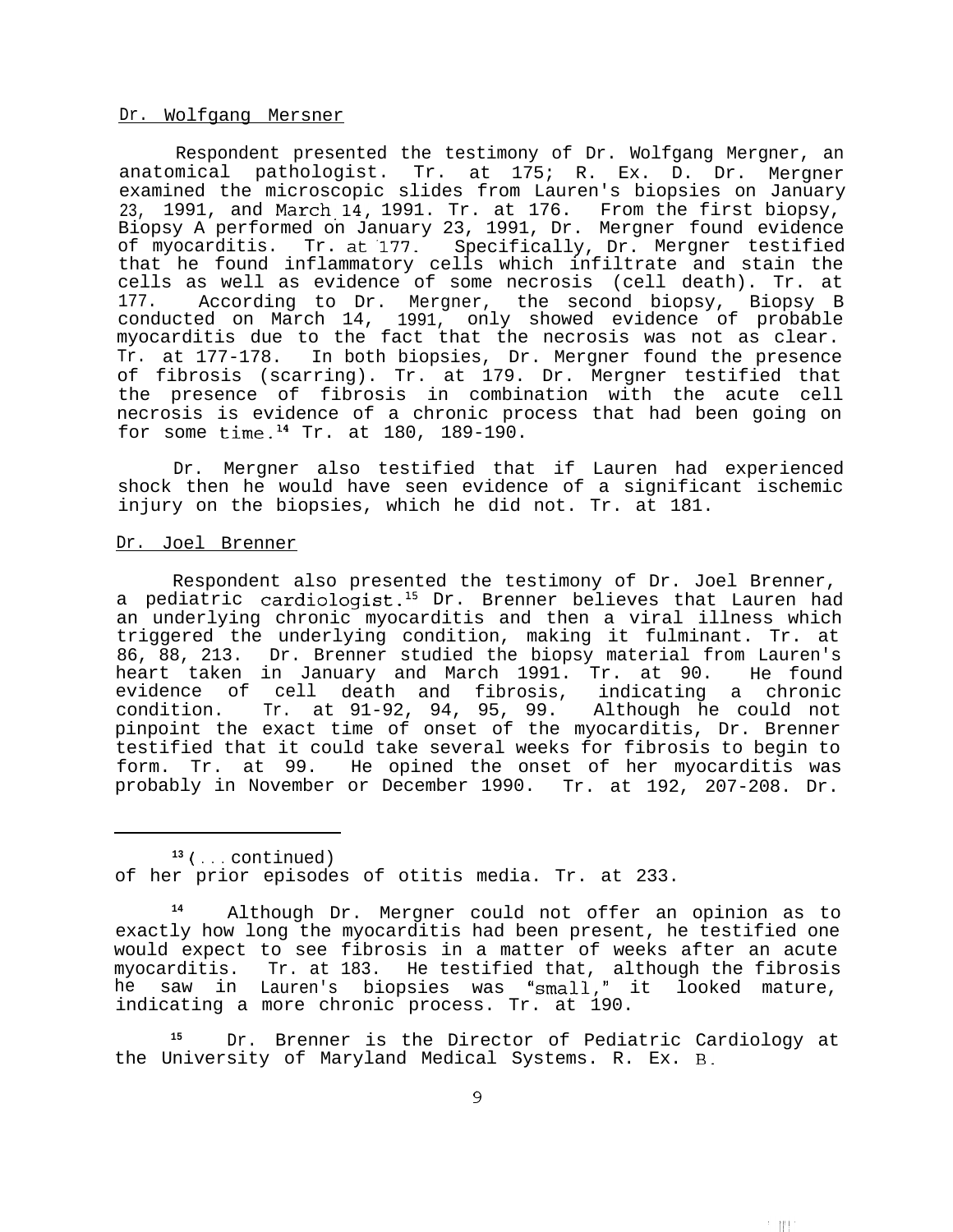Brenner did not believe that Lauren's illness on January 9, 1991, played any role in her underlying myocarditis. Tr. at 212-213.

Dr. Brenner further does not believe that Lauren suffered shock collapse following her DPT vaccination. Tr. at 79. He bases his opinion on the lack of evidence that Lauren had decrease or loss of muscle 'tone, paralysis, depression or loss of consciousness, prolonged sleeping with difficulty arousing, or cardiovascular or respiratory arrest. Tr. at 79-80. Although Dr. Brenner noted that the medical records described Lauren as pale, he attributed this to her being anemic. Tr. at 80, 81-82, 83. Dr. Brenner also noted that Lauren was described with altered color, which could also be an explanation for her paleness.<sup>16</sup> Tr. at 83-84.

Dr. Brenner testified that Lauren's symptoms were consistent with a viral illness. Tr. at 86. He bases his opinion on the fact that Lauren had fever, an ear infection, vomiting, diarrhea, and foul smelling stools.<sup>17</sup> Tr. at 86-87, 113. Dr. Brenner noted that Lauren had a combination of two simultaneous problems: her underlying myocarditis and her fever. Tr. at 115. Dr. Brenner, Lauren's fever made her myocarditis become manifest. According to Tr. at 115-116. Dr. Brenner testified that there is no medical literature to support Dr. Connor's theory regarding an antibody antigen reaction. Tr. at 103, 258. Dr. Brenner further opined that there was no association between the DPT vaccination and Lauren's myocarditis and there is no literature to support such a connection.18 Tr. at 103.

**<sup>17</sup>** Dr. Brenner also found significant that Lauren's hemoglobin was 9.6 and her hematocrit was normal, which would suggest Lauren had some illness, dehydration. Tr. at **118.** especially in light of her

**<sup>18</sup>** Addressing the Amsel article, Dr. Brenner stated that an isolated case report does not show causality. Tr. at 106-108, 259.

**<sup>16</sup>** Dr. Brenner addressed Mrs. Crockett's testimony that Lauren was blue around her lips. Dr. Brenner attributed this to two possibilities: a blueness around the lips could be the result of the blood circulating the lips having a lower oxygen level, or there may have been some compromise in cardiac output. Tr. at 80. Dr. Brenner used the example of jumping into a tub of ice 'water, which would cause the blood vessels in our skin to constrict very tightly, while the skin remained viable by extracting more oxygen, thus giving the appearance of turning blue, but not necessarily paleness. Tr. at 81.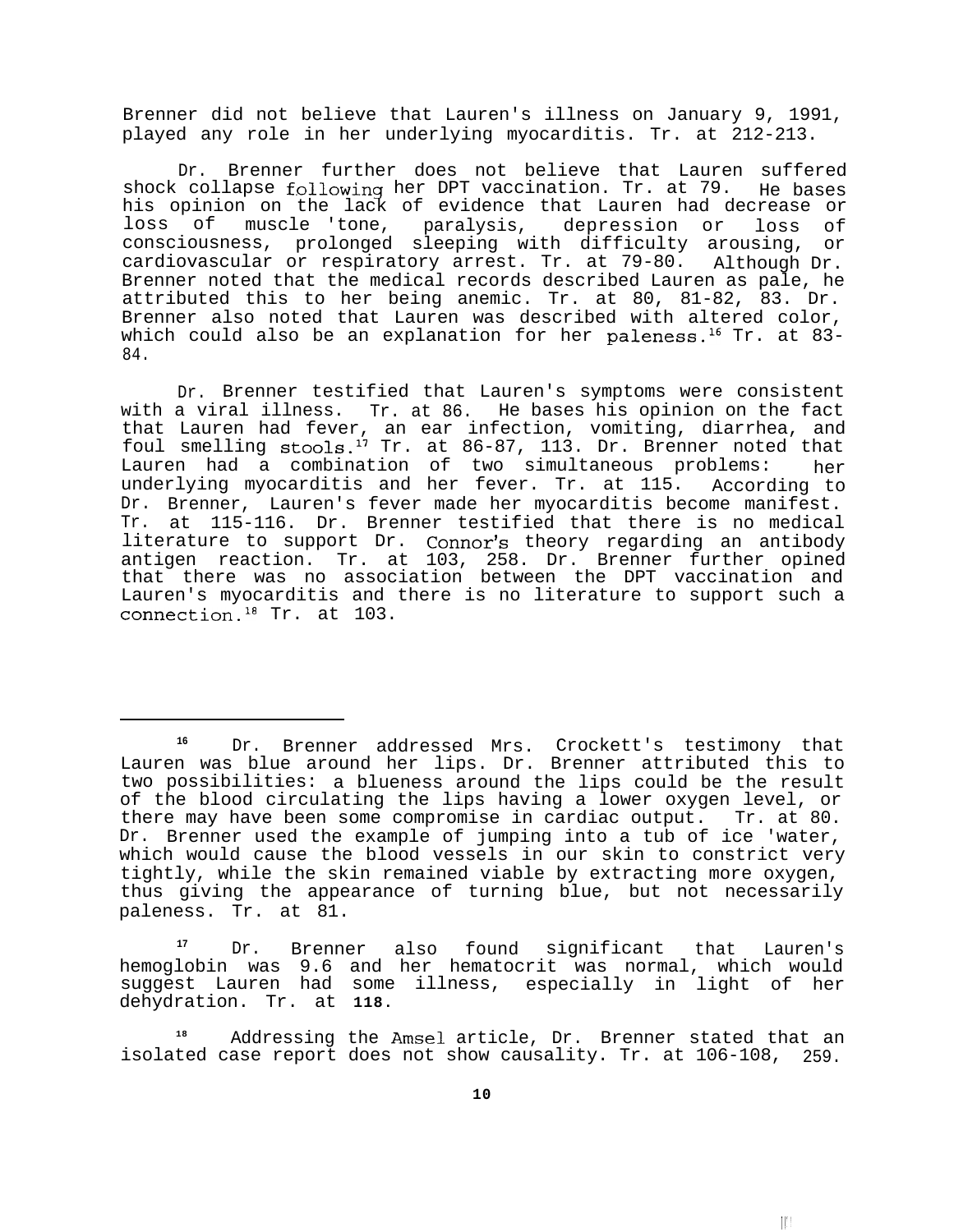#### Dr. Martha Lepow

Finally, respondent presented the testimony of Dr. Martha Lepow, a pediatrician with expertise in infectious disease.<sup>19</sup> Tr. at 123. It is Dr. Lepow's opinion that Lauren did not suffer from a shock collapse as defined in the Table. Tr. at 125. Dr. Lepow testified that Lauren did not have decrease or loss of muscle tone, nor did she have paralysis, hemiplegia or hemiparesis. Tr. at 125. Furthermore, Dr. Lepow noted that Lauren was described as having pallor and slightly blue lips,<sup>20</sup> but she was not unresponsive to her environment, nor did she have a loss of consciousness or prolonged sleeping. Tr. at 126. Dr. Lepow also noted that Lauren did not experience cardiovascular arrest. Tr. at 126.

Dr. Lepow found no scientific basis for Dr. Connor's opinion that the DPT inoculation created an antibody antigen reaction which caused an inflammatory response leading to myocarditis. Tr. at 128. Dr. Lepow testified that there is no known causal relationship between pertussis vaccine and myocarditis. Tr. at 135. Dr. Lepow further stated that she knew of no medical literature which would support the idea that a DPT vaccination could significantly aggravate an underlying myocarditis.<sup>21</sup> Tr. at 133-134.

Dr. Lepow opined that Lauren had a pre-existing viral myocarditis which was precipitated by the viral illnesses she experienced in the months prior to the January 1991 event.<sup>22</sup> Tr.

<sup>20</sup> Dr. Lepow attributed Lauren's blue lips and pallor to her vomiting, dehydration and circulation at the time. Tr. at 126. Dr. Lepow also noted that she was having respiratory difficulty, cardiac in origin, which may have attributed to these symptoms. Id. Dr. Lepow further testified, "1 too was struck with the hemoglobin and [hematocritl on admission to the hospital, where she had not had any fluid for over 24 hours probably, any significant amount of fluid, and there was significant anemia at that time." Tr. at **127.**

<sup>21</sup> Dr. Lepow found the articles relied upon by Dr. Connor do not support a finding of causality. Tr. at 135-137. Dr. Lepow also noted the list of known and presumed etiologies of myocarditis does not include the pertussis vaccine. Tr. at 132.

In September 1990, Lauren was diagnosed with pneumonia. In October 1990, she developed otitis media. She was again seen (continued...)

"一眼!"。

**<sup>19</sup>** Dr. Lepow is the director of the Department of Pediatrics at Albany Medical College, was a member of the Red Book Committee from 1985-1991, and was on the Institute of Medicine Committee. Tr. at 123-124.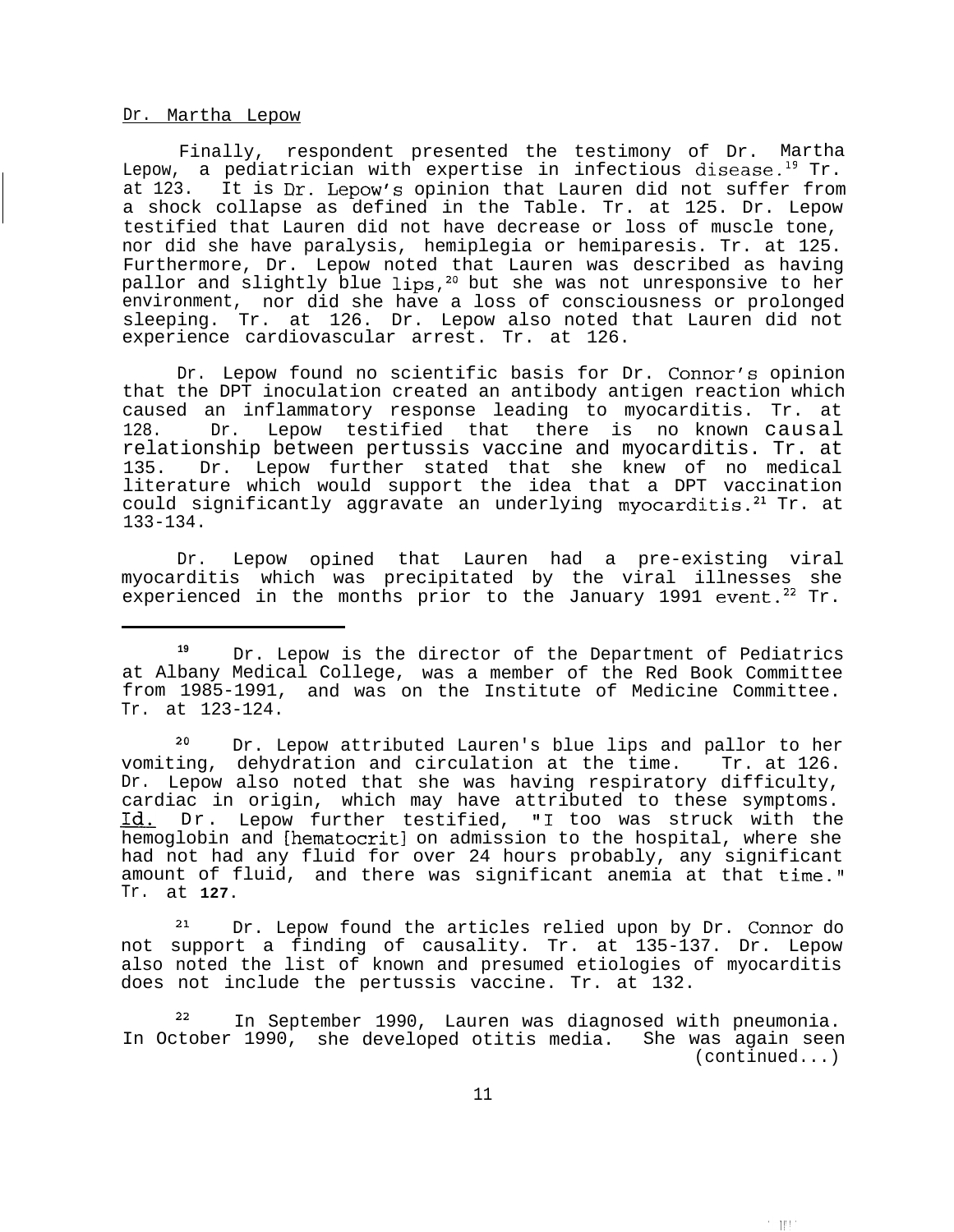at 133. Dr. Lepow believes Lauren's acute viral illness in January 1991, manifested by her ear infection, fever, vomiting, and foul smelling stools, unmasked her myocarditis. Tr. at 133. Dr. Lepow testified that vomiting and foul smelling stools are consistent with an acute viral infection, but are not typical symptoms of a DPT vaccine reaction.<sup>23</sup> Tr. at 133, 140.

#### , **V.**

## **DISCUSSION**

Causation in Vaccine Act cases can be established in one of two ways: either through the statutorily prescribed presumption of causation, or by proving causation-in-fact. Petitioners must prove one or the other in order to recover under the Act.<sup>24</sup> The Vaccine Injury Table lists certain injuries and conditions which, if found to occur within a prescribed time period, create a rebuttable presumption that the vaccine caused the injury or condition.<sup>25</sup> The presumption may be overcome bv an affirmative showing that the injury was caused by a factor unrelated to the administration of the vaccine.<sup>26</sup>

 $22$  (... continued) and treated for otitis media on December 4, 9, and 17, 1990. P. Ex. 8 at 2-3, 36-37, 43-45.

 $23$  Dr. Lepow did not find it unusual that the doctors were unable to locate a virus in Lauren. Tr. at 137-138. Dr. Lepow testified that one is only able to document approximately twenty percent of all viruses. Tr. at 138.

<sup>24</sup> Petitioners must prove their case by a preponderance of the evidence, which requires that the trier of fact "believe that the existence of a fact is more probable than its nonexistence before [the special master] may find in favor of the party who has the burden to persuade the [special master] of the fact's existence." In re Winship, 397, U.S. concurring) suoting F. James 358, 372-73 (1970) (Harlan, J., concurring) <u>suotinq</u> F. James, Civil Procedure 250-51 (1965). Mere conjecture or speculation will not establish a probability. Snowbank Enter. v. United States, 6 Cl. Ct. 476, 486 (Cl. Ct. 1984).

 $25$  Section 14(a).

 $2^6$  Section 13(a)(1)(B). Other prerequisites to compensation include: **1)** that the injured person suffered the residual effects of a vaccine-related injury for more than six months after the administration of the vaccine. Section 11(c) **(1) (D)** (i); **2)** that the petitioners incurred in excess of \$lCOO in unreimbursable vaccinerelated expenses. Section 11(c) **(1)** (D) (i); 3) that the vaccine was (continued...)

**12**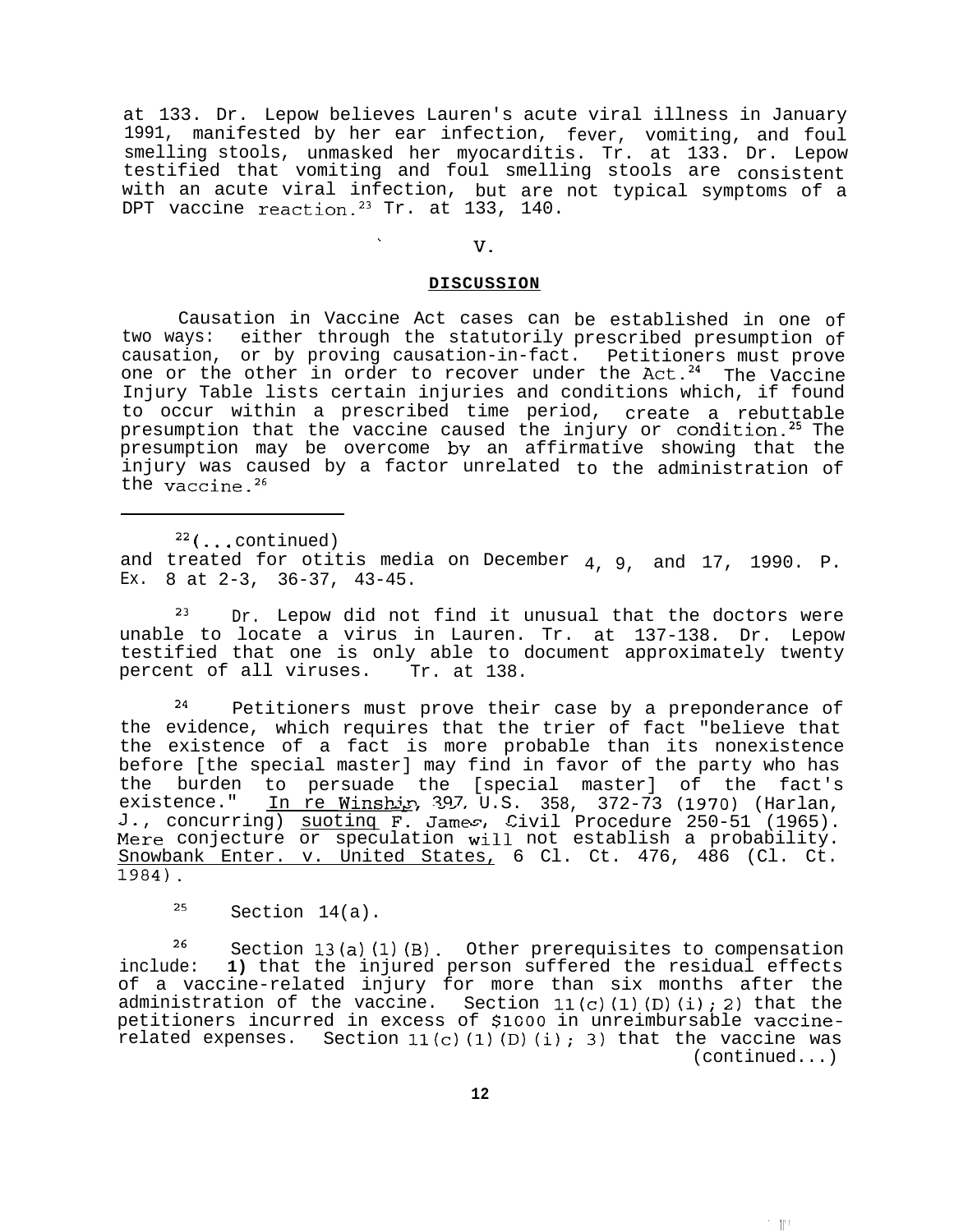Petitioners claim that Lauren suffered a Table shock collapse (HHE) or in the alternative, that Lauren suffered an off-Table significant aggravation of her underlying myocarditis. The Table lists HHE as a compensable injury which creates a rebuttable presumption of causation if the onset of the HHE occurs within 72 hours of the administration of the vaccine in question.<sup>27</sup>  $_{\text{Tha}}$ Vaccine Act also allows for compensation when the petitioner successfully proves significant aggravation of injuries which are not listed on the Vaccine Injury Table (off-Table cases).<sup>28</sup> In this case, because myocarditis is not an injury listed on the Vaccine Injury Table, petitioners must pursue their significant aggravation claim as an off-Table injury, which means that they must prove that the DPT vaccination actually caused the significant aggravation of her underlying myocarditis.

# Hvpotonic-hvporesoonsive **collapse** ( ,I\_II

As noted, the Vaccine Injury Table lists HHE as a compensable injury if its onset occurs within three days of the administration of a DPT vaccination. Section 14(a) (I) (C). The Act's Aids to Interpretation describe HHE as follows:

A shock-collapse or a hypotonic-hyporesponsive collapse may be evidenced by indicia or symptoms such as decrease or loss of muscle tone, paralysis (partial or completel) 1, hemiplegia or hemiparesis, loss of color or turning pale white or blue, unresponsiveness to environmental stimuli, depression of consciousness, loss of consciousness, arousing, or cardiovascular or respiratory arrest. prolonged sleeping with difficulty

Section  $14(b)$   $(1)$ .

Dr. Connor opined that Lauren had entered the "first phase" of shock, and, without medical intervention, she would have progressed further. His opinion, however, is based upon factors which are not confirmed in the medical records or by Mrs. Crockett's testimony. For example, Dr. Connor opined that Lauren was lethargic. Mrs. Crockett, however, testified that after her DPT vaccination,'Lauren

 $26$  (... continued)

- $27$  Section 14(a) (I) (C).
- $28$  Section 11(c) (1) (C) (ii).

administered in the United States. Section **11(c) (1)** (B) (i) (I); 4) that the petitioners did not previously collect a judgment or a settlement in a prior civil action. Section **11(c) (1)** (E); and 5) that the action be brought by the injured person's representative. Section 11(b) (1) (A). legal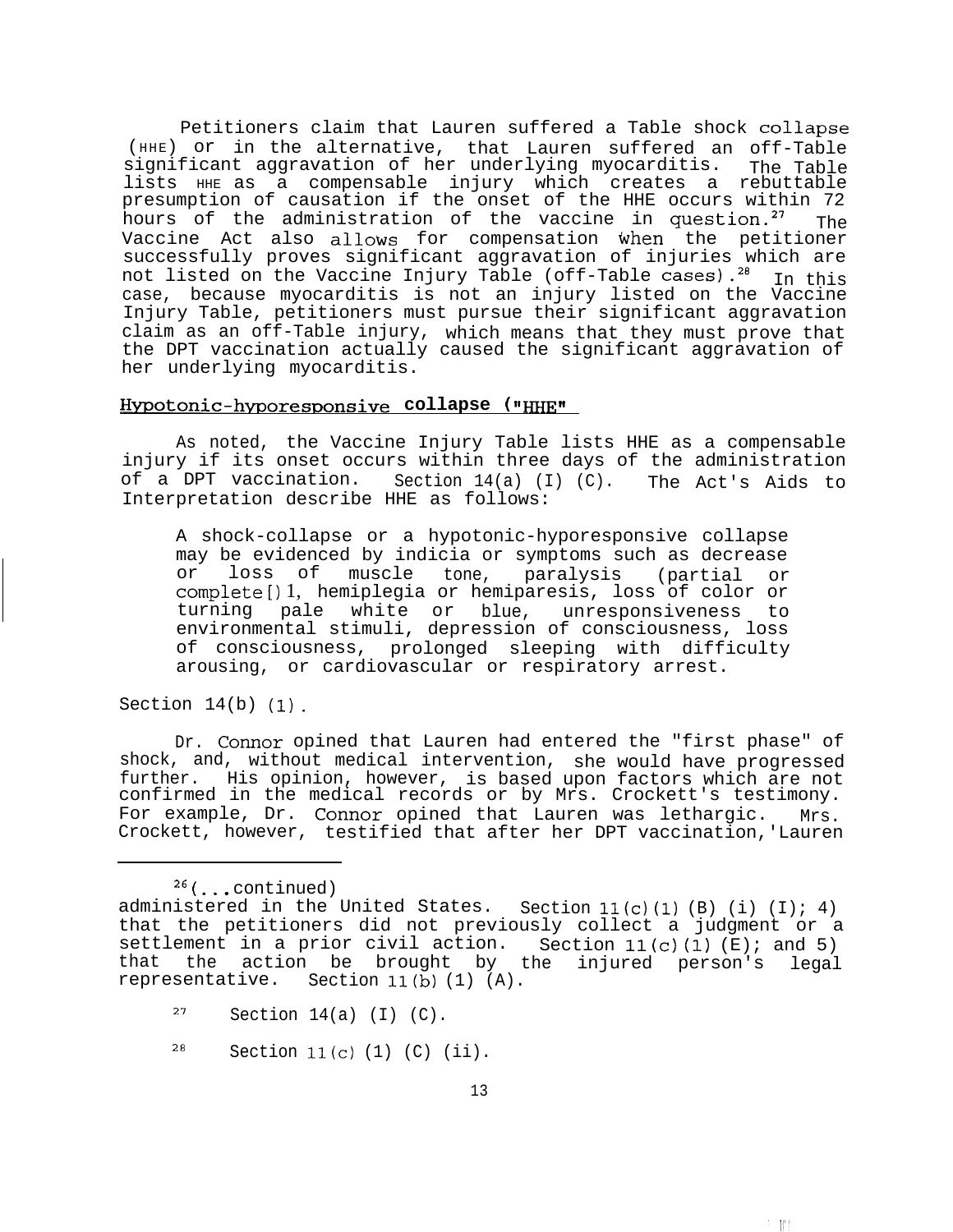was crying and fussy. Mrs. Crockett also stated that she could not recall that Lauren was limp at any time. Dr. Connor opined that Lauren was unresponsive to her environment. evidence of this is Mrs. Crockett's testimony that Lauren would not However, the only respond to her. name, but would just cry. This description of Lauren does not show that she was unresponsive to her environment, rather that she was crying and fussy.

Furthermore, the medical records at the time of the event do not suggest that Lauren was experiencing a shock collapse. When Lauren was admitted to the hospital on January 10, 1991, she was found to be fussy but alert, moving all four extremities, with good perfusion. She was found to be in mild respiratory arrest, was pale and crying. This description does not comport with Dr. Connor's opinion that Lauren was limp and lethargic.

A shock collapse is a very dramatic event. Proof that Lauren may have suffered some of the symptoms commonly experienced by those who suffer from an HHE does not mean that Lauren experienced an HHE. Particular medical symptoms, such as those listed in the Aids to Interpretation for an HHE, can indicate a variety of medical conditions. Based on the record as a whole, I cannot find that Lauren's symptoms more likely than not constituted a shock collapse. hemiparesis, Lauren did not present signs of loss of muscle tone, depression or loss of consciousness, excessive sleepiness, or cardiovascular or respiratory arrest, nor was there evidence that Lauren was difficult to arouse. Lauren's symptoms simply do not indicate that she was experiencing an HHE by a preponderance of the evidence.

The experts agree that Lauren had an underlying myocarditis. There is also little disagreement that Lauren's infarct was caused by her cardiac function problems. Therefore, the question remains whether Lauren's myocarditis was sisnificantly  $\bar{a}$  gaaravated by her DPT vaccine.

# **Off-Table Significant Aggravation**

The term "significant aggravation" is defined in the Act as "any change for the worse in a preexisting condition "any change for the worse in a preexisting condition which results<br>in markedly greater disability, pain, or illness accompanied by a substantial deterioration of health."" or illness accompanied by a There is little doubt that Lauren's course within the three days following her DPT immunization fits this description. That does not end the inquiry, however. In order to be entitled to compensation in an off-Table case, petitioner must affirmatively demonstrate by a preponderance of the evidence that the vaccination in question more likely than not

 $29$  Section 33(4).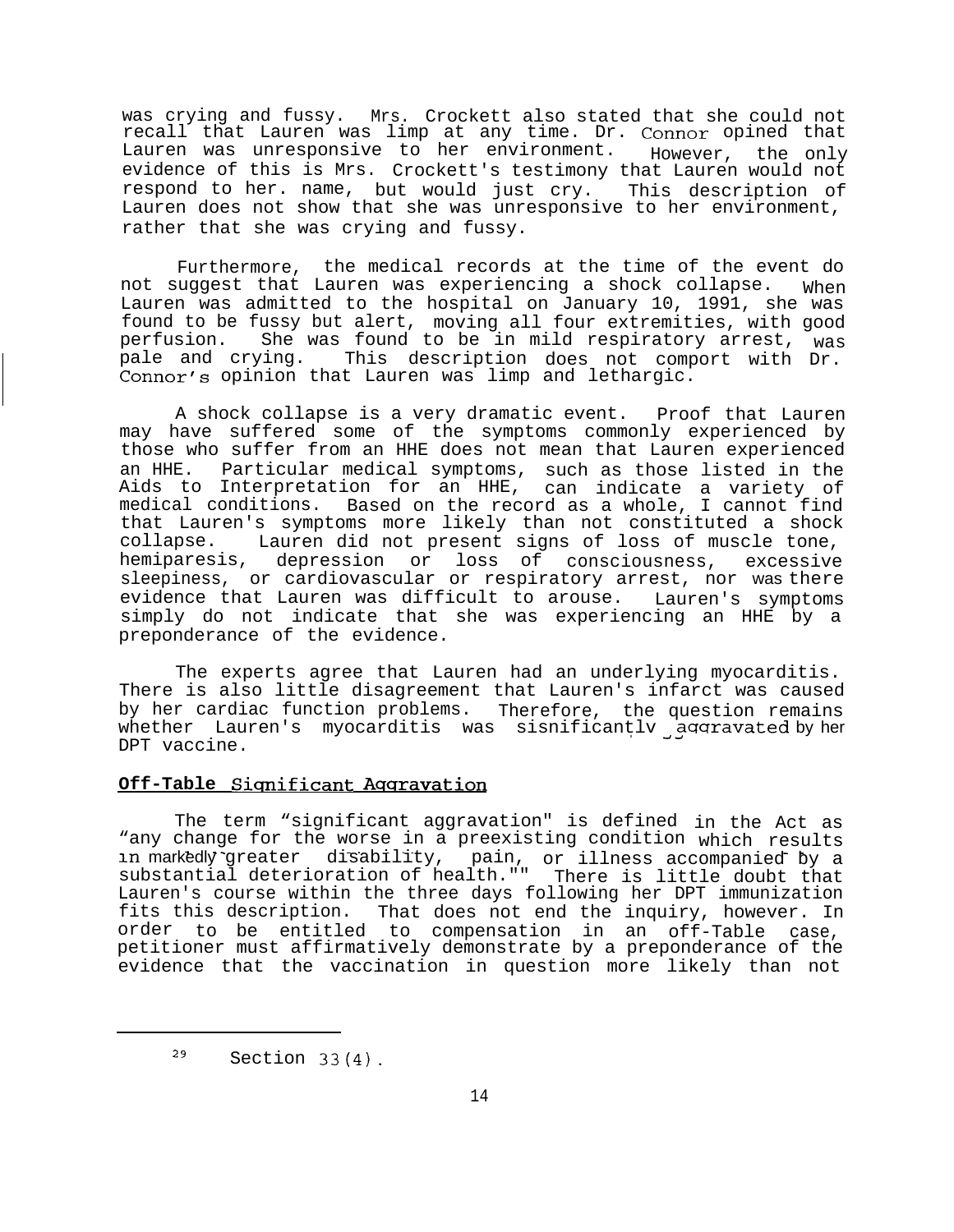caused the injury alleged.<sup>30</sup> Grant v. Secretary of HHS, 956 F.2d 1144 (Fed. Cir. 1992); Strother v. Secretary of HHS, 21 Cl. Ct. 365, 369-70 (1990), aff'd, 950 F.2d 731 (Fed. Cir. 1991). The Federal Circuit in Grant summarized the legal criteria required to prove actual causation under the Vaccine Act. The court held that a petitioner must

show a medical theory causally connecting the vaccination and the injury. Causation in fact requires proof of a logical sequence of cause and effect showing that the vaccination was the reason for the injury. A reputable medical or scientific explanation must support this logical sequence of cause and effect.

Grant, 956 F.2d at 1148 (citations omitted); see also Strother, 21 Cl. Ct. at 370.

Petitioners do not meet this affirmative obligation by merely showing a temporal association between the vaccination and the injury. Rather, petitioners must explain how and why the injury occurred. Strother, 21 Cl. Ct. at 370; see also Hasler v. United States, 718 F.2d 202, 205 (6th Cir. 1993), cert. denied, 469 U.S. 817 (1984) (inoculation is not the cause of every event that occurs within a ten day period following it). If petitioners view the temporal relationship as "key," the claim must fail. Thibaudeau v. Secretary of HHS, 24 Cl. Ct. 400, 403 (1991). Nor may petitioners meet their burden by eliminating other potential causes of the injury. Grant, 956 F.2d at 1149.

"[E]vidence in the form of scientific studies or expert medical testimony is necessary to demonstrate causation" for petitioners seeking to prove actual causation. H.R. Rep. No. 990908, 99th Cong. 2d Sess., pt. 1 at 15 (Sept. 26, 1986), reprinted in 1986 U.S. Code Cong. and Admin. News 8344, 8356. The general acceptance of a theory within the scientific community of a scientific theory can have a bearing on the question of assessing reliability while a theory that has attracted only minimal support may be viewed with skepticism. Daubert v. Merrell Dow Pharmaceuticals, Inc., 113 S. Ct. 2786, 2797 (1993).

In an actual causation case, as opposed to a case involving a Table injury, petitioners have the burden of proving that the vaccination is more likely than any other factor to have caused the injury. Under the Act, a petitioner is entitled to compensation only when

the special master or court finds on the record as a whole --

一把

 $30$  Sections 11(c) (1) (C) (ii) (I) and (II).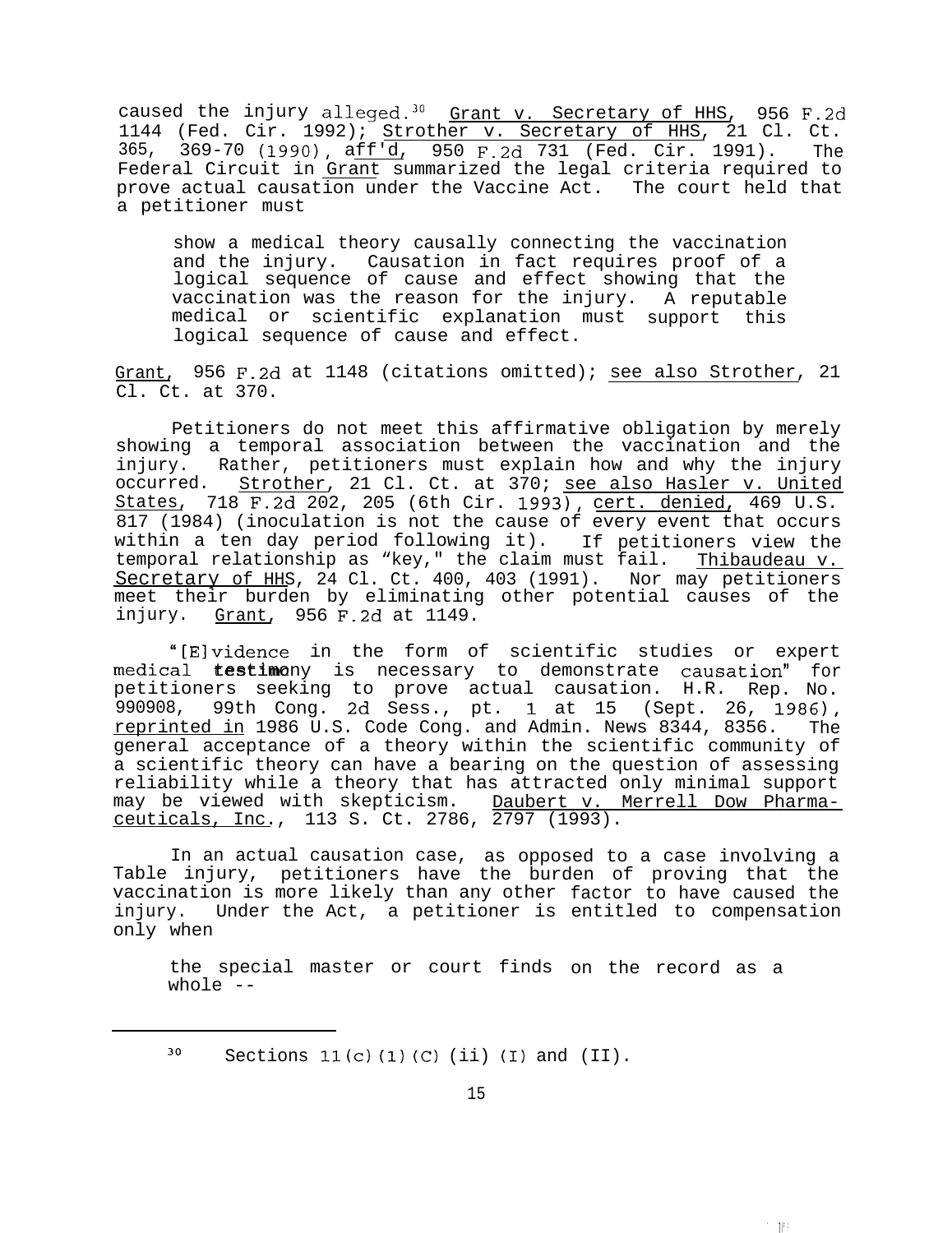**(A) that the petitioner has demonstrated by a preponderance of the evidence that matters required in the petition by section 300aa-11(c) (1) of this title, and**

**(B) that there is not a preponderance of the evidence that the illness, disability, injury, condition, or death described in the petition is due to factors unrelated to the administration of the vaccine described in the petition.**

**Section 13(a) (1). Section 11(c) (1) requires petitioners to show the items listed supra at note 26. Among them, and the ones that are relevant to this discussion, are the requirements that petitioners either prove a Table injury (subsection (C) (i)), in which case the vaccination is presumed to have caused the injury, alternatively, that petitioners prove that the vaccination %ual\_l\_y caused the injury (section (C) (ii))** , **in which case no such presumption attaches.**

**Under the Table injury route, after the petitioners have demonstrated the requirements of Section 13(a) (1) (A), the burden shifts to the respondent to prove the injury was caused by a factor unrelated to the vaccination in question pursuant to section 13(a) (1) (B). Matthews v. Secretarv of HHS, 18 Cl. Ct. 514, 518 (Cl. Ct. 1989); O'Connor v. Secretary of HHS, 24 Cl. Ct. 428, 429- 30, n. 2 (Cl. Ct. 19911, aff'd, 975 F.2d 868. In an actual causation case, however, the inquiry is "collapsed into a single determination: On the record as a whole, has the petitioner proven, by a preponderance of the evidence, that her injury was in fact caused by the administration of a listed vaccine, rather than by some other superseding intervening cause?" Johnson v. Secretarv of HHS, 33 Fed. Cl. 712, 722 (1995); aff'd, 99 F.3d 1160 (Fed. Cir. 1996).** *See* **also, Bradlev v. Secretarv of HHS, 991 F.2d 1570, 1575 (Fed. Cir. 1993); Munn v. Secretary of HHS, 970 F.2d 863, 865 (Fed. Cir. 1992); Waqner v. Secretaw of HHS, No. 90-2208V, slip op. (Fed. Cl. Spec. Mstr. Sept. 22, 1997) dec. on remand (awaiting publication).31 But see Wagner v. Secretary of HHS, 37 Fed. Cl. 134, 138-139 (1997).**

 $\parallel$ 

<sup>31</sup> **On remand from the Court of Federal Claims, Special Master Hastings applied the "law of the case" as set forth by Judge** Bruggink in Waqner v. Secretary of HHS, 37 Fed. Cl. 134 (1994). **Judge Bruggink found it is respondent's burden to prove alternate causation in an off-Table case. In** *dicta,* **Special Master Hastings set forth his interpretation that in an actual causation case, petitioners must show that it is more likely that the vaccine, rather than any other factor, actually caused the injury. I agree with Special Master Hastings' reasoning.**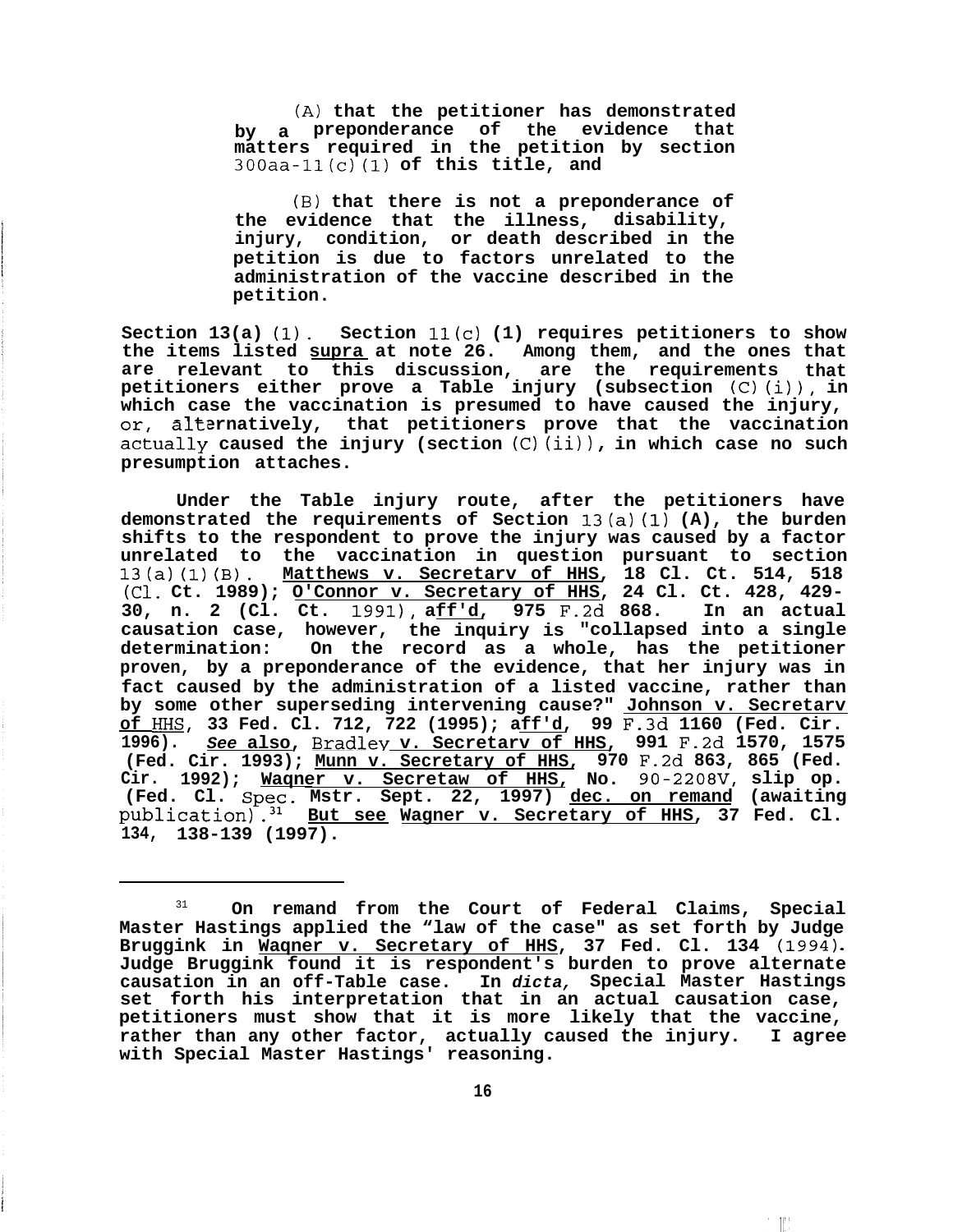As **succinctly** stated by the Federal Circuit in Johnson v. Secretary of HHS, 99 F.3d 1160 (Fed. Cir. 1996),

In table cases, vaccine causation is presumed as long **as the** condition begins to manifest itself within the time specified'in the table for the vaccine in question. On the other hand, if the condition or injury is not listed on the table or does not occur within the specified time, the petitioner has the burden of proving actual causation by a preponderance of the record evidence. [Petitioner] is correct that in both cases, the Special Master must determine whether a preponderance of the evidence shows that the injury was due to factors unrelated to the<br>vaccination. As a matter of logic, however, a As a matter of logic, however, a preponderance of the evidence cannot show both actual causation by the vaccine and causation due to factors unrelated to the vaccine. Thus, in a nontable case, the single inquiry is whether the petitioner has established by a preponderance of the record evidence that his or her injury or condition was actually caused by the vaccine.

# **A,**Id **citinq** Bradlev and Munn, supra.

As Special Master Hastings eloquently set forth in *dicta* in his recent decision on remand in Waqner, supra, in an actual causation case the burden does not shift to respondent to prove a factor unrelated to the administration of a vaccine caused the injury. It is petitioners' burden, as it is in non-Program tort proceedings, to show that "the likelihood that the vaccination caused an injury is greater than the likelihood that any other factors caused the injury. In other words, the evidence that the vaccination caused the injury must be weighed *directly against* any evidence indicating that any other factor caused the injury." Wagner, slip op. at 14 (emphasis in original).

Inasmuch as myocarditis is not an injury listed in the Vaccine Table, petitioners' claim that the DPT vaccination significantly aggravated Lauren's underlying myocarditis is one of actual<br>causation. The analysis in case-in-fact cases is two-fold: (1) The analysis in case-in-fact cases is two-fold: can DPT significantly aggravate an underlying myocarditis? and (2) *did* the DPT inoculation in question in fact cause the significant aggravation of Lauren's underlying myocarditis *in this case? See Guy v.* Secretary of HHS, No. 92-779v, 1995 WL 103348 (Fed. Cl. Spec, Mstr. Feb. 21, 1995) (two-step cause-in-fact analysis used); Alberdins v. Secretarv of HHS, No. 90-3177V, 1994 WL 110736 (Fed. Cl. Spec. Mstr. March 18, 1994)(two-step cause-in-fact analysis used); Housand v. Secretary of HHS, No. 94-441V, 1996 WL 282882 at \*5 (Fed. Cl. Spec. Mstr. May 13, 1996) (two-step cause-in-fact analysis used).

- tri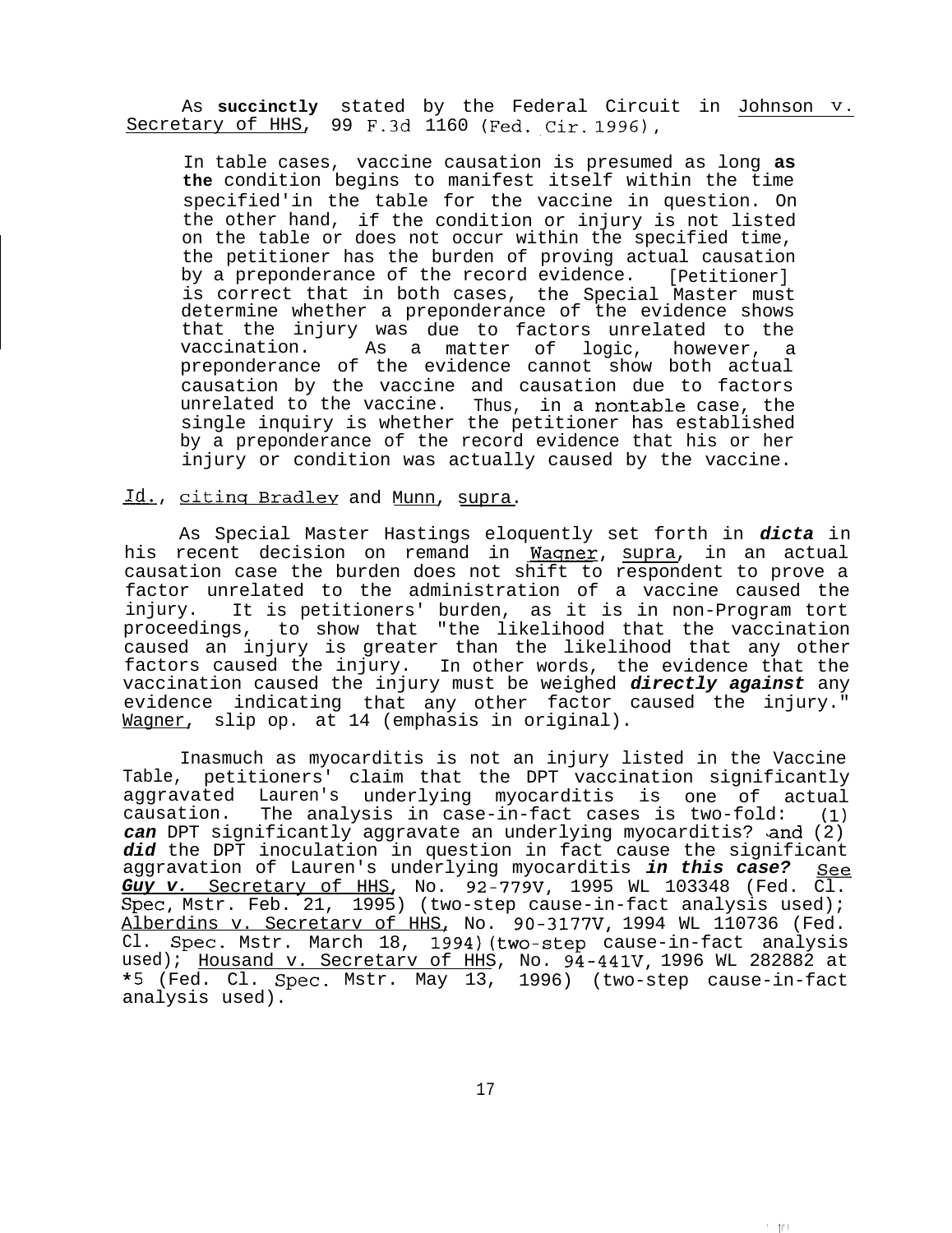1) Can a DPT vaccination in-fact significantlv aggravate an underlying mvocarditis?

As support for their theory, petitioners rely upon the article by Amsel, <u>supra</u>at8, in which an otherwise healthy infant developed myocarditis after receiving a DPT vaccination. Petitioners also rely upon a case in which the undersigned found that the vaccinee's underlying myocarditis was in fact significantly aggravated by a DPT vaccination, resulting in his death. In Learv v. Secretary of HHS, No. 90-1456V, 1994 WL 43395 (Fed. Cl. Spec. Mstr. Jan. 31, 1994). In Learv, the child, who had an undetected subclinical myocarditis at the time of vaccination, died within 72 hours of receiving the inoculation.  $Id.$  at  $*2$ . The child had been in good health prior to receiving his vaccination, experienced mild irritability the following day, then began experiencing respiratory difficulties. Examining physicians found the child to be ashen and pale, in circulatory collapse, with shallow and respirations. The child went into cardiac arrest and could not be gasping resuscitated. Id. at \*2-\*3. The coroner attributed the child's death to myocarditis.<sup>32</sup> Id. at \*3.

In Learv, the undersigned noted the following:

While [petitioners] are not certain of an exact mechanism by which such aggravation actually took place, it must be recognized that because of the exceedingly rare nature of this type of event, a large body of scientific knowledge has not been established regarding the administration of DPT vaccinations and any resulting cardiac damage. The Amsel article involving an infant who developed myocarditis after receiving a DPT vaccination provides evidence that at least one other child may have suffered such consequences ...

Leary v. Secretary of HHS, No. 90-1456V, 1994 WL 43395 at \*9 (Fed. Cl. Spec. Mstr. Jan. 31, 1994).

Respondent, on the other hand, relies on Raspberry v. Secretary of HHS, 33 Fed. Cl. 420 (1995), in which the court affirmed Special Master Hastings' denial of compensation where petitioners alleged a DPT vaccination actually caused myocarditis, reasoning that petitioner's evidence was speculative regarding whether a DPT vaccination can cause myocarditis. In Raspberry, the child was found dead less than two days after receiving a DPT vaccination. Id. at 421. The medical examiner listed myocarditis

 $\begin{bmatrix} 1 & 1 \\ 1 & 1 \end{bmatrix}$ 

<sup>&</sup>lt;sup>32</sup> It should be noted that in Leary, the child had two episodes of vomiting after the vaccination but did not have otitis media, diarrhea or foul smelling stools.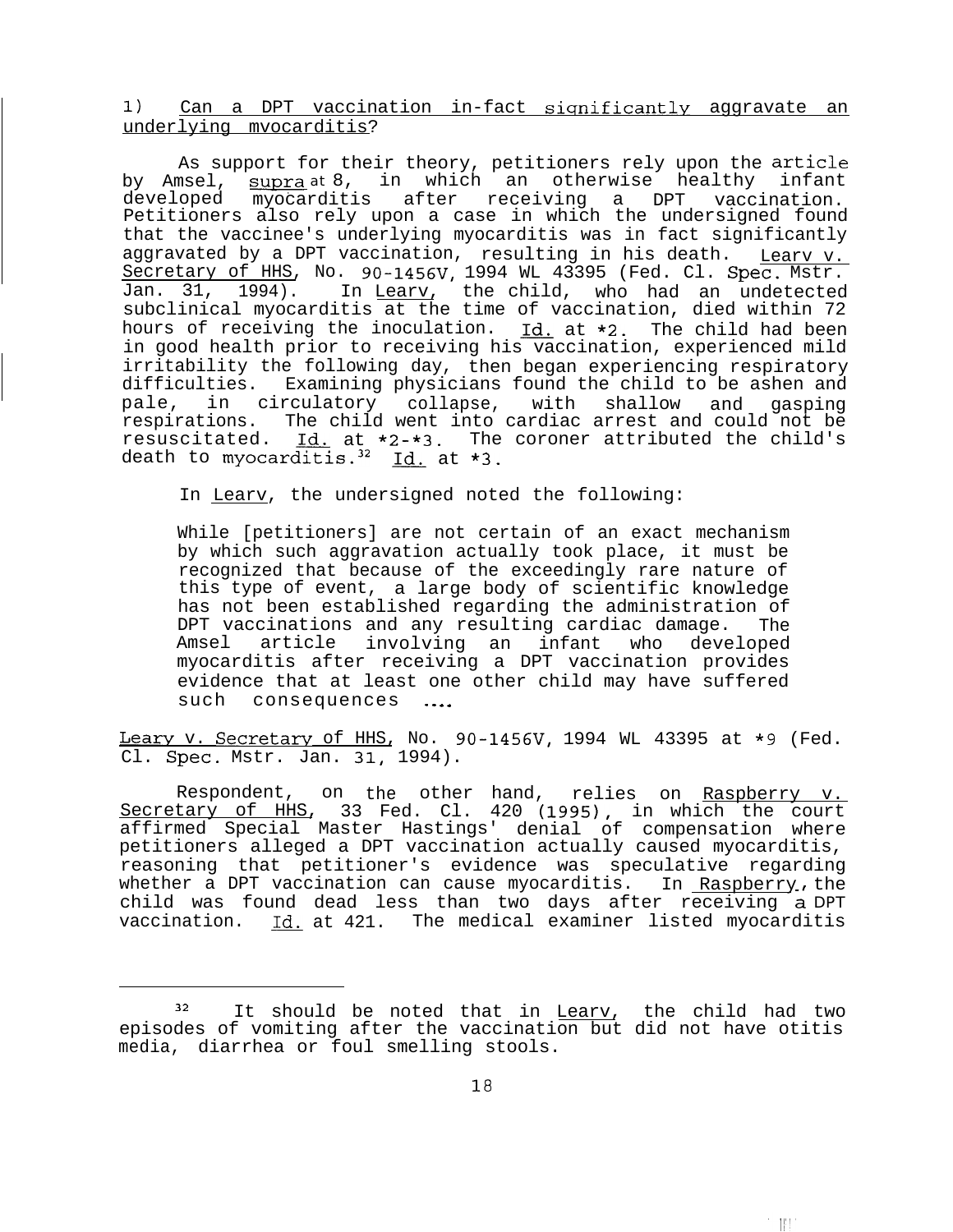as the cause of death and viremia<sup>33</sup> (the presence of a virus in the blood) as the underlying cause of the myocarditis. <u>Id.</u> It should be noted that <u>Raspberry</u> can be distinguished in a significant way from the instant case in that here, as in Learv, a subclinical undiagnosed myocarditis is alleged to have been significantly aggravated, or made fulminant, by the stress of the DPT vaccination. In Raspberry, petitioner tried to prove the vaccination actually caused the child's death from myocarditis.

The undersigned noted in Learv that petitioners' theory was supported by a prominent textbook on infectious diseases. In Richard A. Friedman and Desmond F. Duff, "Myocarditis," Textbook of Pediatric Infectious Diseases, Vol. I (Ralph D. Feigin and James D. Cherry eds., 2d ed. 1987), the authors state that myocarditis is rare in children and "may go unrecognized in a large number of patients whose illness may resolve spontaneously.  $\ldots$  Further, they report, "Myocarditis may also occur as a manifestation of hypersensitivity or toxic reaction to certain drugs." Id. at 399. In describing the pathophysiology of myocarditis, the authors explain:

In the normal heart, an increase in filling volume leads . . . to an increased force of contraction, ejection fraction, and cardiac output. In the presence of myocarditis, the myocardium is unable to respond in this matter and cardiac output is reduced. Systemic blood flow may, however, be maintained by utilization of the cardiac reserve, mediated by the sympathetic nervous system, leading to vasoconstriction of the skin vessels and an increase in heart rate. With progressive disease, *or any stress such as infection,* heart may be unable to meet the tissues, and the clinical picture of congestive cardiac failure may become evident. *anemia,* **or** *fever,* the oxygen demands of the

Id. (emphasis added).

I found in Learn, as I do here, that this learned treatise gives credence to petitioners' theory that a subclinical myocarditis in which the heart is compensating, may be exacerbated and become fulminant by the introduction of a stress such as a fever. It is well known that DPT vaccinations not infrequently cause mild reactions, including fever. Based on the evidence as a whole, I found in Learv, as I do here, that it is plausible that a DPT vaccination, by virtue of the added stress on the heart produced by fever, could in fact cause an underlying myocarditis to become fulminant, resulting in the "significant aggravation" of an underlying myocarditis.

 $\mathbb{R}^n$ 

<sup>&</sup>lt;sup>33</sup> Viremia is the presence of a virus in the blood. Raspberry at 421.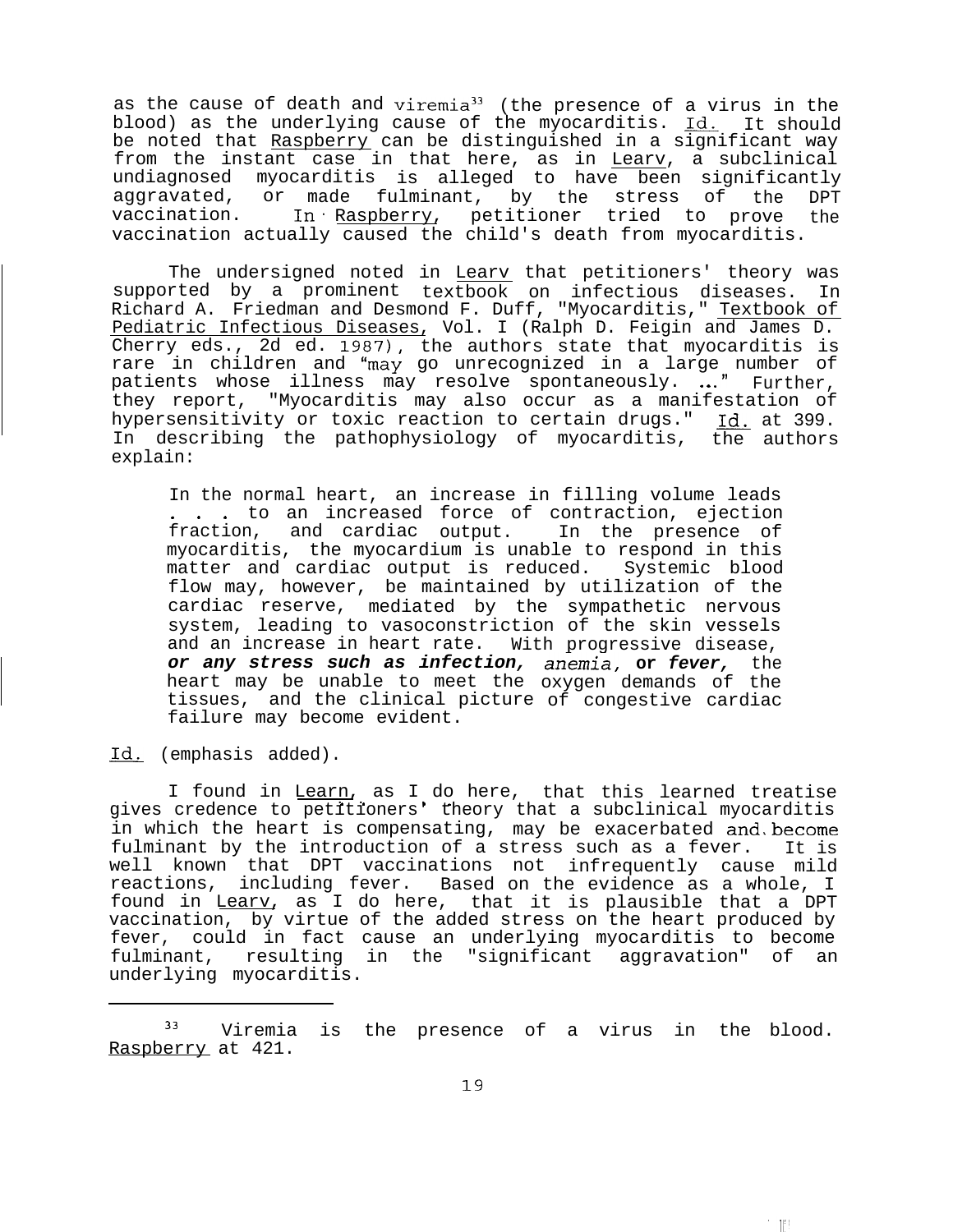**2. Did the DPT** vaccination **siqnificantly aqqravate the mvocarditis in this case?**

**As to the second prong of the inquiry, however, petitioners have a more difficult task. It is clear in this matter that Lauren's underlying myocarditis became fulminant in temporal association with .her DPT vaccination. However, association alone does not prove a causal connection. The question temporal is made more difficult because Lauren presented after her vaccination with otitis media, fever, vomiting and foul smelling stools, as well as her cardiac symptoms. In addition, Lauren was noted to be anemic.**

**Dr. Connor opined that Lauren's January 9, 1991, DPT inoculation caused Lauren to experience a fever which increased her cardiac output, placing a strain on her heart. Dr. Connor emphasized that Lauren was a healthy child prior to the vaccination in question. Lauren's doctors made no mention of any problems with her heart in any previous examinations. After receiving her DPT vaccination, Lauren began experiencing a febrile illness with vomiting and foul smelling stools. The next day she presented with an enlarged heart. Dr. Connor believes all Lauren's symptoms are related to her myocarditis.**

**Respondent's experts, on the other hand, believe that Lauren's fever, otitis media, vomiting and foul smelling stools are evidence she had an intercurrent infection of viral origin. Indeed, Lauren's treating doctors shared the opinion that Lauren had viral myocarditis. While Dr. Connor made much of his belief that Lauren did not have an upper respiratory infection, which accompanies otitis media in the vast majority of cases, he did not dispute that otitis media can cause fever. Moreover, respondent's experts that the otitis media, severe vomiting,** I **am convinced by diarrhea and foul smelling stools Lauren experienced, coupled with her dehydration, also point to an illness that was viral in nature. In sum, while it is certainly true that DPT vaccinations can cause fever, I am unable to state that a preponderance of the evidence shows Lauren's fever was caused by the DPT vaccination rather than by an intercurrent viral illness. Moreover, as noted in the Feigin and Cherry text, anemia is one of the factors listed that can unmask an underlying myocarditis. Lauren was found to be anemic during her hospitalization.**

**Although, as noted above, I have found here that a DPT vaccination** *could* **significantly aggravate an underlying myocarditis, petitioners here fail to meet the second prong of an actual causation case. That is, petitioners have failed to show that the vaccination was the culprit** *in this particular case.* **Other factors were present in Lauren's case which make it impossible for me to find on the record as a whole, that the likelihood that the vaccine caused the significant aggravation is greater than the likelihood that any other factor caused it. After carefully**

 $\begin{bmatrix} 1 & 1 \\ 1 & 1 \end{bmatrix}$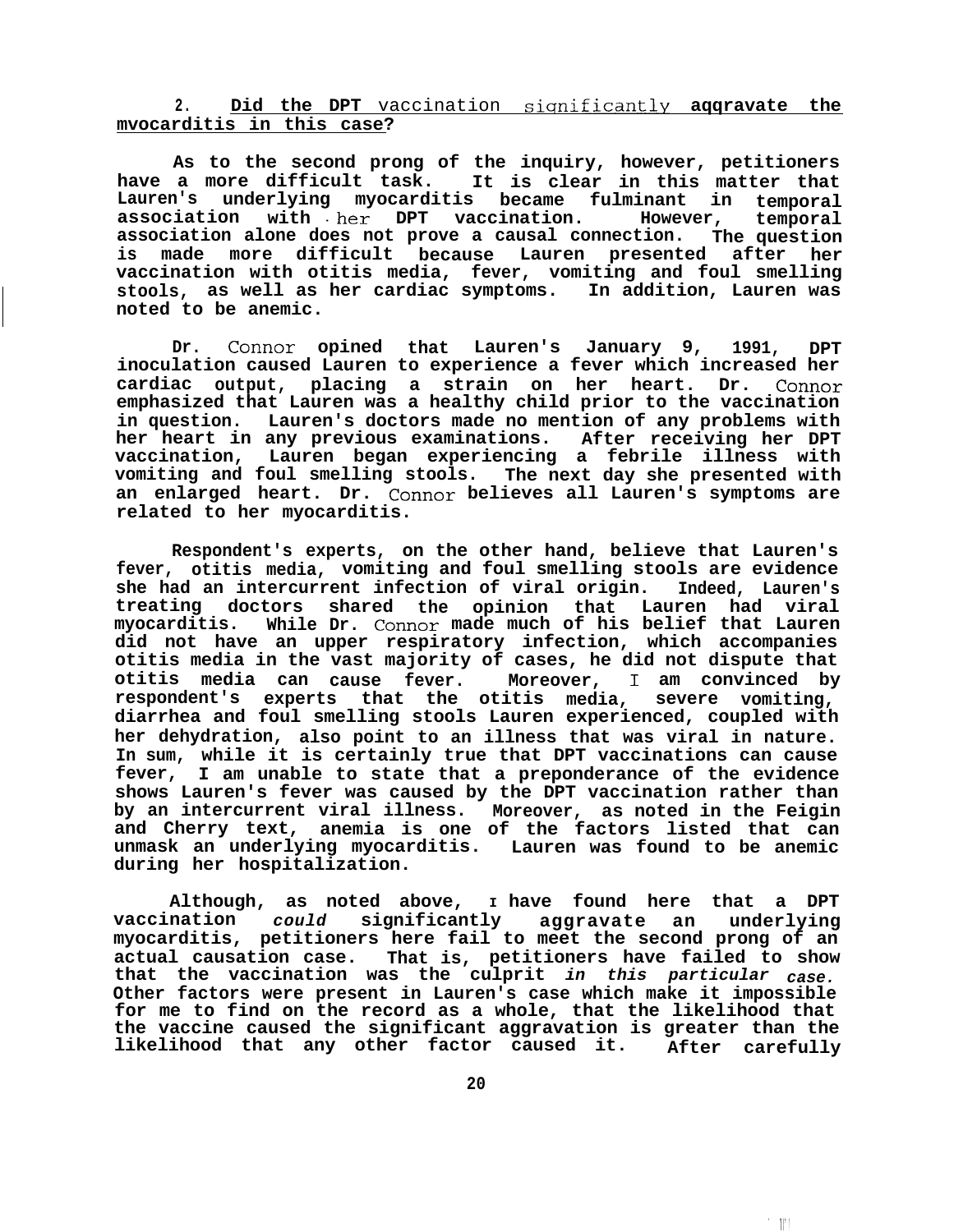**reviewing and considering all of the contemporaneous medical records and the testimony presented, <sup>I</sup>find that petitioners have not met their burden of demonstrating, by a preponderance of the evidence, that Lauren's underlying myocarditis was significantly aggravated by the DPT vaccination in question.**

**IV.**

#### **FINDINGS OF FACT**

**1. As legal representatives of Lauren, petitioners have the requisite capacity to bring this action. Section 11(b) (1) (A).**

**2. Petitioners have not previously collected an award or settlement of a civil action in connection with any alleged injury sustained by Lauren due to the administration of the vaccine in question. Section 11(c) (1) (E); P. Exs. 1 and 17.**

**3. Lauren was administered a vaccine listed in the Vaccine Injury Table. Section 11(c) (1) (B)(i) (I); P. Ex. 5 at 2.**

**4. Said vaccine was administered in the United States, in Charleston, South Carolina. Section 11(c) (1) (B) (i) (I); Pet. at 2.**

**5. There is not a preponderance of the evidence that Lauren suffered a Table HHE, or shock collapse.**

**6. There is not a preponderance of the evidence that the DPT vaccination significantly aggravated Lauren's underlying myocarditis.**

**7. There is a not a preponderance of the evidence that petitioners expended in excess of \$1000 in unreimbursed medical expenses as a result of a vaccine-related injury.34**

**V.**

#### **CONCLUSION**

**Based on the foregoing, the undersigned finds,** \ **after considering the entire record in this case, that petitioners are not entitled to compensation in this case under the Vaccine Act.**

 $^{\prime}$  -HP

<sup>34</sup> **Since I conclude that no vaccine-related injury occurred, I cannot conclude that any expenses incurred on Lauren's behalf were vaccine-related.**